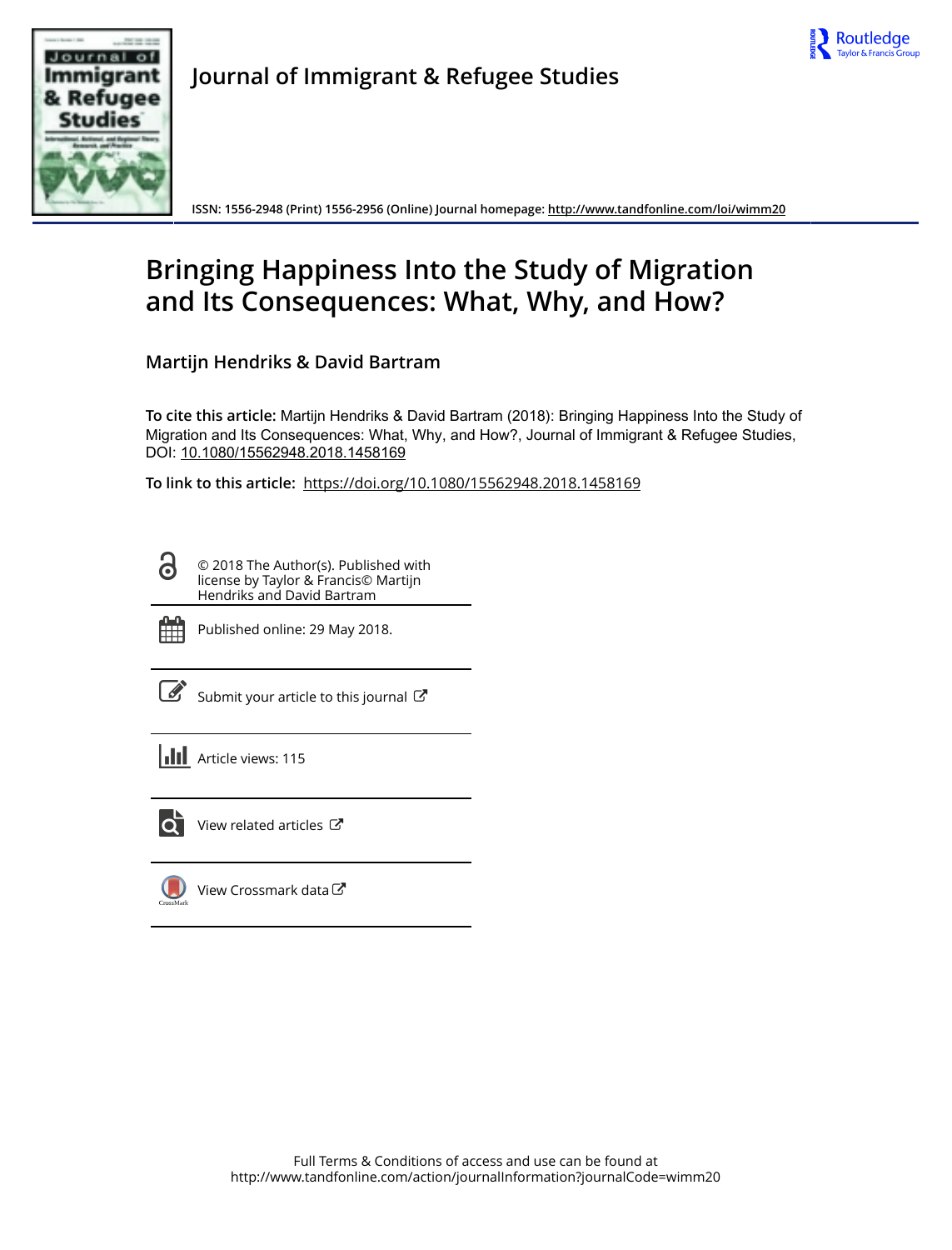**a** OPEN ACCESS **a** Check for updates

Routledge Taylor & Francis Group

## Bringing Happiness Into the Study of Migration and Its Consequences: What, Why, and How?

Martijn Hendrik[s](#page-18-0) **D**<sup>[a](#page-1-0)</sup> and David Bartra[m](#page-18-1) D<sup>[b](#page-1-1)</sup>

<span id="page-1-1"></span><span id="page-1-0"></span><sup>a</sup>Erasmus Happiness Economics Research Organisation (EHERO), Erasmus University Rotterdam, Rotterdam, Netherlands; <sup>b</sup>Department of Sociology, University of Leicester, Leicester, UK

#### ABSTRACT

To support migrants and policy makers in making more of migration, the migrant's overall outcome should be at the core of migration research. Effective evaluation of the consequences of migration is impaired, however, by a lack of a clear framework to examine all-encompassing outcomes. This review paper paves the way for a better understanding of whether and under what conditions migration benefits migrants (and others) and lays the foundation for the study of migrant happiness by specifying what insights research on migrants' subjective wellbeing (happiness) can provide for advancing the study of international migration and its consequences.

**KEYWORDS** 

Happiness; subjective wellbeing; life satisfaction; migrants; migration outcomes

<span id="page-1-2"></span>Migration scholars have a long-standing interest in migrants' well-being. This interest is grounded in a conventional and commonsense view that people seek to migrate to improve their own and/or their families' lives. To what extent—and under what conditions—are migrants indeed better off as a result of migration? This question, alluding to the impact of migration at the broadest level of wellbeing, remains largely unanswered (Zuccotti, Ganzeboom, & Guveli, [2017\)](#page-20-0) despite abundant research on various domain outcomes for migrants (e.g., economic gains). We argue, however, that this comprehensive evaluation of migrant wellbeing should be at the core of migration research to foster a better understanding of the overall outcomes of migration experienced by migrants and the determinants of those outcomes. Concerning those determinants, a broad measure of wellbeing can reveal the importance of each individual domain to the overall outcome (i.e., what domains are most important?) and the merits of specific domains (e.g., what acculturation strategy benefits migrants most?), after which trade-offs between domain outcomes can be considered (e.g., how much extra income compensates for a migrant's reduced social status in the host country?). The resulting

CONTACT Martijn Hendriks **۞** [hendriks@ese.eur.nl](mailto:hendriks@ese.eur.nl) **■** Erasmus Happiness Economics Research Organisation (EHERO), Erasmus University Rotterdam, Burgemeester Oudlaan 50, 3062 PA Rotterdam, Netherlands.

© 2018 Martijn Hendriks and David Bartram. Published with license by Taylor & Francis

This is an Open Access article distributed under the terms of the Creative Commons Attribution-NonCommercial-NoDerivatives License (<http://creativecommons.org/licenses/by-nc-nd/4.0/>), which permits non-commercial re-use, distribution, and reproduction in any medium, provided the original work is properly cited, and is not altered, transformed, or built upon in any way.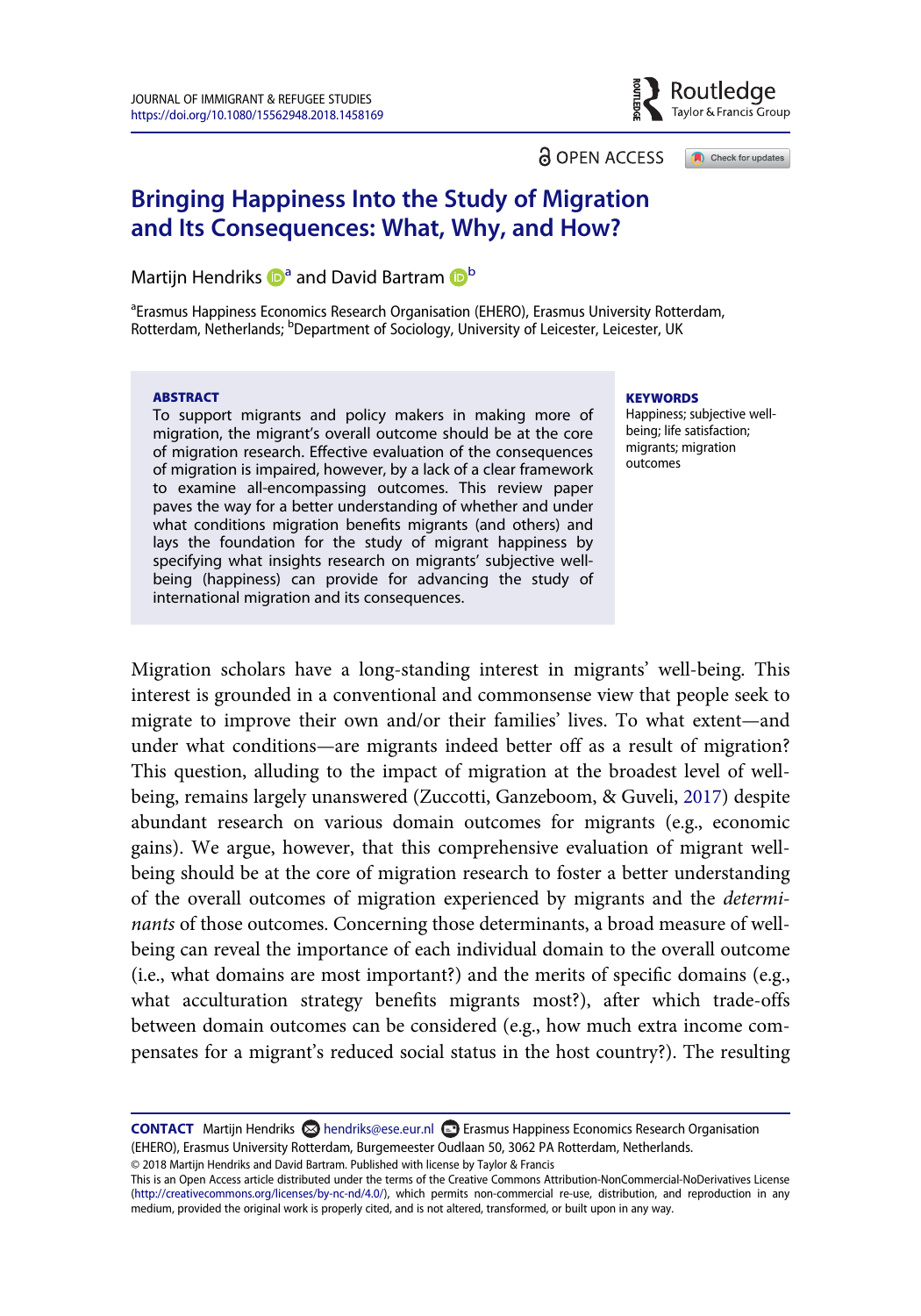#### 2  $\left(\frac{1}{2}\right)$  M. HENDRIKS AND D. BARTRAM

information will reveal which domains deserve priority and under what conditions positive outcomes are achieved. This knowledge is essential for prospective migrants in making informed migration decisions for existing immigrants in developing accurate postmigration orientations and for policy makers in developing policies to support immigrants in achieving greater benefits of migration.

<span id="page-2-0"></span>A primary reason for this blind spot, we argue, is that the study of migration generally lacks a clear vision regarding what kind of metric could be used to evaluate migrant well-being in a comprehensive manner. In the broad social sciences, a rapidly emerging metric used to comprehensively evaluate human well-being is how people feel about and evaluate their lives (i.e., their subjective well-being), which is assessed via their self-reported happiness and/or life satisfaction.<sup>[1](#page-18-2)</sup> Likewise, the authors of the World Migration Report (IOM, [2013\)](#page-19-0) state that to better understand the outcomes of migration for immigrants' well-being, "there is a need for further inquiry into the factors that contribute to subjective well-being" (p. 38). However, this call has not been accompanied by a comprehensive outline of the exact contributions and limitations of a happiness angle in the distinct context of migration, and therefore, it has remained unclear to migration scholars what insights a happiness angle can (and cannot) provide to advance the understanding of migration (outcomes). Some migration scholars have been skeptical about using this framework, and the significant potential of this happiness angle for understanding migrant well-being has remained largely unexploited.

The current paper fills this void by outlining what insights the emerging happiness approach can provide to advance the study of international migration, particularly in relation to the consequences of migration for migrants. This study thereby contributes to the development of a clear framework that facilitates empirical evaluation of migration's consequences at the broadest level of well-being. This paper proceeds as follows. In preparation for identifying how the use of subjective well-being (happiness) can specifically contribute to measuring migrant well-being, the next section provides a brief overview of typical work investigating migrants' outcomes of migration, and we discuss its limitations. In the third section, we introduce the field of happiness studies by discussing what happiness is, why migrant happiness is important to consider, and how happiness can be measured. We engage with the skepticism we would expect to find among migration scholars in particular, and we summarize some of the key findings regarding happiness among migrants. In the fourth section, the challenges to research on migrant happiness are discussed, and we consider possible directions for research that transcend the question of happiness outcomes for migrants. The final section summarizes the value of a "happiness" angle in migration research.

#### Blind spots in research on the consequences of migration

Migrants naturally anticipate that moving abroad will improve their quality of life and/or that of their families. This notion is evident in earlier work grounded in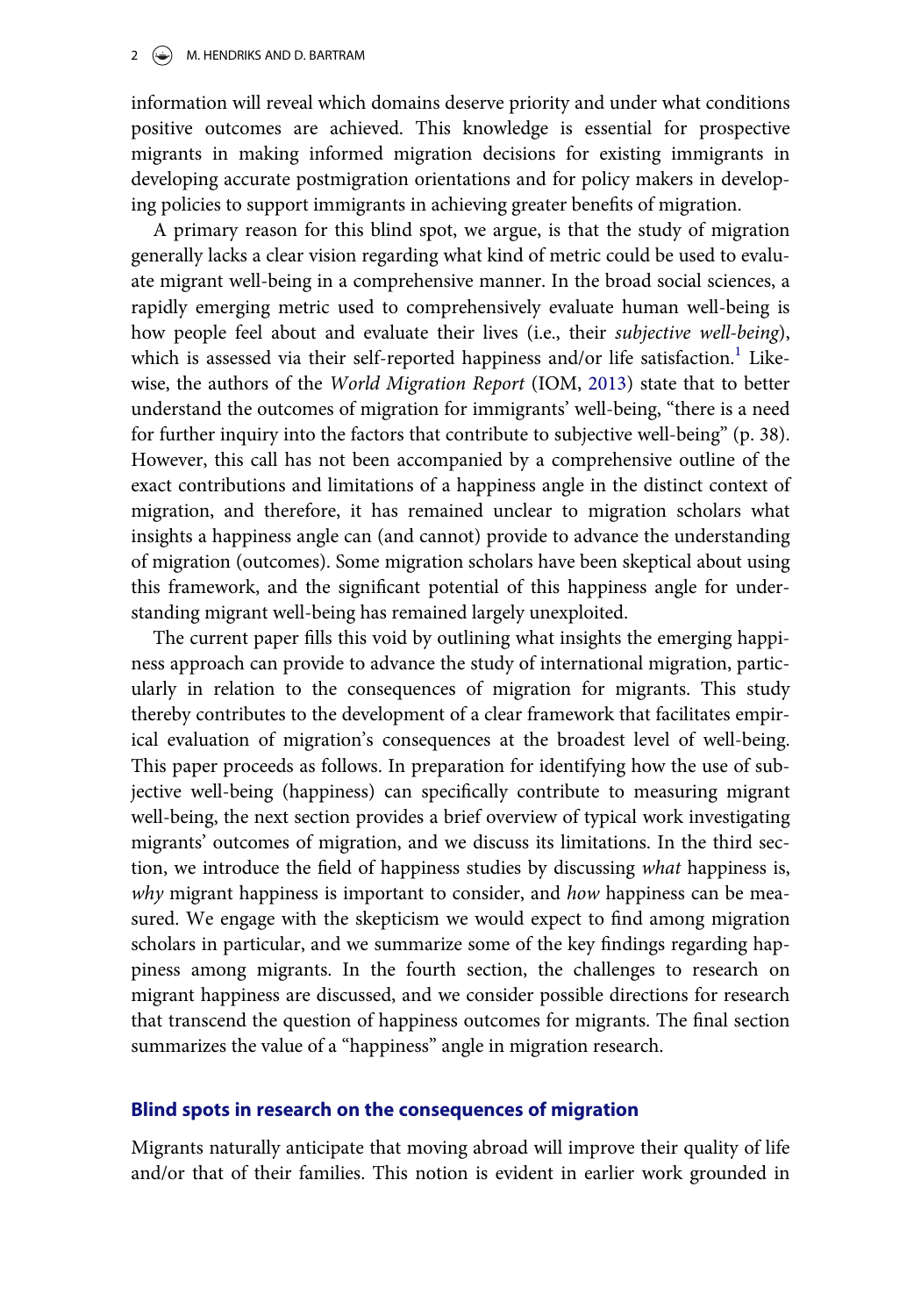<span id="page-3-0"></span>neoclassical economic assumptions about rational decision-making and revealed preferences (Harris & Todaro, [1970](#page-19-1)); it is superficially plausible insofar as one imagines that migration is generally a voluntary endeavor (if it did not make the migrants better off, then why would they choose it?) involving movement from poorer countries to wealthier countries (given the choice, who would not want to live "here"?).

Of course, for many migrants, migration does in fact lead to significant improvements in their lives and/or in the lives of family members and others in the origin country. To a significant extent, benefits come in a straightforward economic form: Many (economic) migrants achieve significant economic success in the destination country (Nikolova & Graham, [2015](#page-19-2)), their children often achieve educational success (Zuccotti et al., [2017](#page-20-0)), and family members or others who remain in the origin country benefit primarily via remittances. Migrants moving for other reasons often gain significant benefits as well; for instance, most migrants moving for family reunification satisfy an important social need by living closer to particular family members. Additionally, benefits related to the macro-environment are often evident, such as positive changes in migrants' (perceived) freedom (Nikolova & Graham, [2015](#page-19-2)) and gender relations (Pessar, [1999\)](#page-19-3).

<span id="page-3-2"></span>There should be no surprise, however, in finding that migration proves nonbeneficial for many migrants. Migration decisions are commonly based on incomplete information about the consequences of migration because most migrants have never previously lived in or traveled to the destination country. They sometimes receive overly positive information from the media or from immigrants in the destination country who are reluctant to reveal their disappointing outcomes to people in their home country (Mahler, [1995](#page-19-4)). Imperfect decisions may also follow from numerous systematic cognitive biases (Schkade & Kahneman, [1998](#page-20-1)).

<span id="page-3-5"></span><span id="page-3-1"></span>The idea that migration can lead people into situations characterized by challenge and difficulty is deeply embedded in some of the core concepts used by migration scholars—in particular, integration. To raise the question of integration is to admit the possibility that many immigrants will not achieve full membership in the destination society. Discrimination, a lack of social acceptance, and inadequate knowledge can combine to limit immigrants' prospects for full participation in core institutions. Immigrants commonly participate less in politics, even after accounting for differences in income and other personal characteristics (Ramakrishnan & Espenshade, [2001\)](#page-19-5). Their incomes are often lower than those of similarly qualified natives because their qualifications and previous experience are discounted by employers. Immigrants often experience increased social isolation, at least temporarily, and the resettlement process is often plagued with conflicts and difficulties (Sluzki, [1979\)](#page-20-2). Depending on context, these disadvantages sometimes persist into the second generation (Portes & Rumbaut, [2006](#page-19-6)).

<span id="page-3-6"></span><span id="page-3-4"></span><span id="page-3-3"></span>Migration researchers have also considered consequences that involve aspects of migrants' subjective experiences. An important example has to do with migrants' deteriorating perceptions of their living conditions as their length of stay progresses;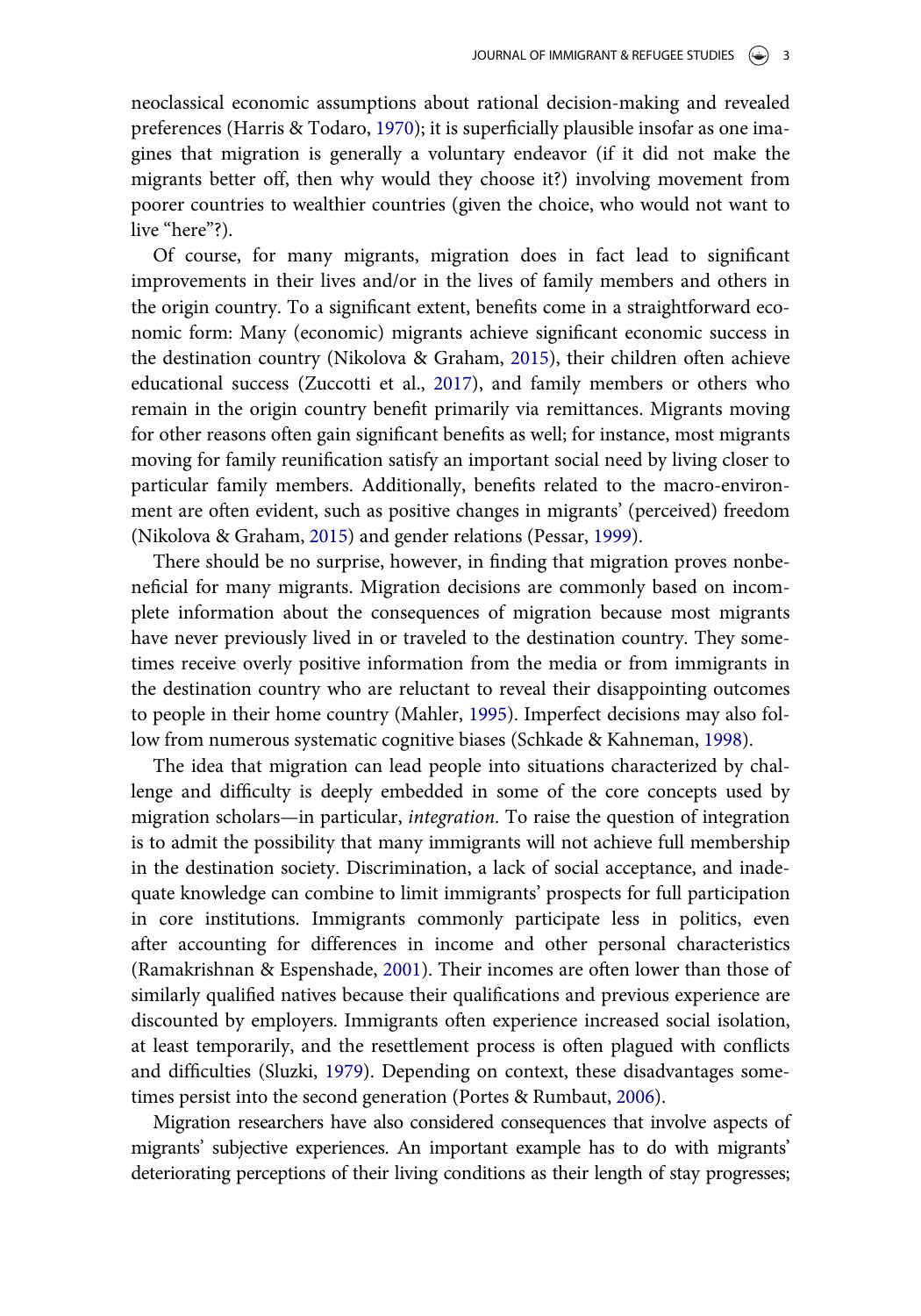#### $4 \quad (*)$  M. HENDRIKS AND D. BARTRAM

<span id="page-4-3"></span>for instance, many immigrants experience declining political trust and declining satisfaction with the host society (Hendriks, Burger, & De Vroome, [2018](#page-19-7)b). In some ethnographic and qualitative studies, immigrants have given voice to their pain and regret, for example, for leaving children and other family members behind and concern about their well-being, even given substantial remittances (Dreby, [2010](#page-19-8)).

<span id="page-4-1"></span>At a minimum, there are significant costs associated with migration (e.g., separation from family and friends, lower socioeconomic position in society, sense of dislocation, and homesickness); one can also easily perceive limits to the benefits of migration (e.g., unmet expectations and adaptation to better circumstances). The growing literature that exposes these issues helps dispel what might be considered a "commonsense" assumption that migration is obviously beneficial for migrants. Potential discrepancies between expected and experienced outcomes of migration imply a need to directly measure migrants' outcomes instead of relying merely on the information available via revealed preferences.

The literature reviewed above regarding the consequences of migration in separate domains (discrimination, economic mobility, etc.) is valuable on its own terms. However, as a means of evaluating the consequences of migration for migrants more broadly, one can perceive limitations. One might wonder, what do these various positive and negative domain outcomes add up to? Current research on migration contributes components of an answer, but it does not generally provide an answer that successfully integrates those components. Overcoming this blind spot requires a good understanding of the strengths and limitations of the approaches that could be taken—and that some pioneering studies have taken—to evaluate outcomes at such an inclusive level. We discuss two common approaches here.

#### Direct choice evaluations

<span id="page-4-0"></span>Several scholars have evaluated whether migration ultimately benefits the migrant by asking migrants themselves to evaluate their own migration decisions, particularly in terms of whether they feel satisfied with the way things have worked out or perceive their current quality of life to be better than their premigration quality of life (e.g., De Jong, Chamratrithirong, & Tran, [2002\)](#page-18-3). These are practical approaches because they only require postmigration data, but they also have serious limitations. A major one relates to the human tendency to eliminate the discomfort of dissonance between one's choice and its outcome by developing overly favorable perceptions of one's outcome (Festinger, [1957\)](#page-19-9). This self-deception might improve one's outcome (e.g., by reducing feelings of disappointment and self-blame) but also leads migrants to consciously or unconsciously report positively biased evaluations of their migration outcomes.

#### <span id="page-4-2"></span>Objective situational changes

Another approach to assessing the overall outcome of migration is to objectively compare the migrant's postmigration living conditions to his or her premigration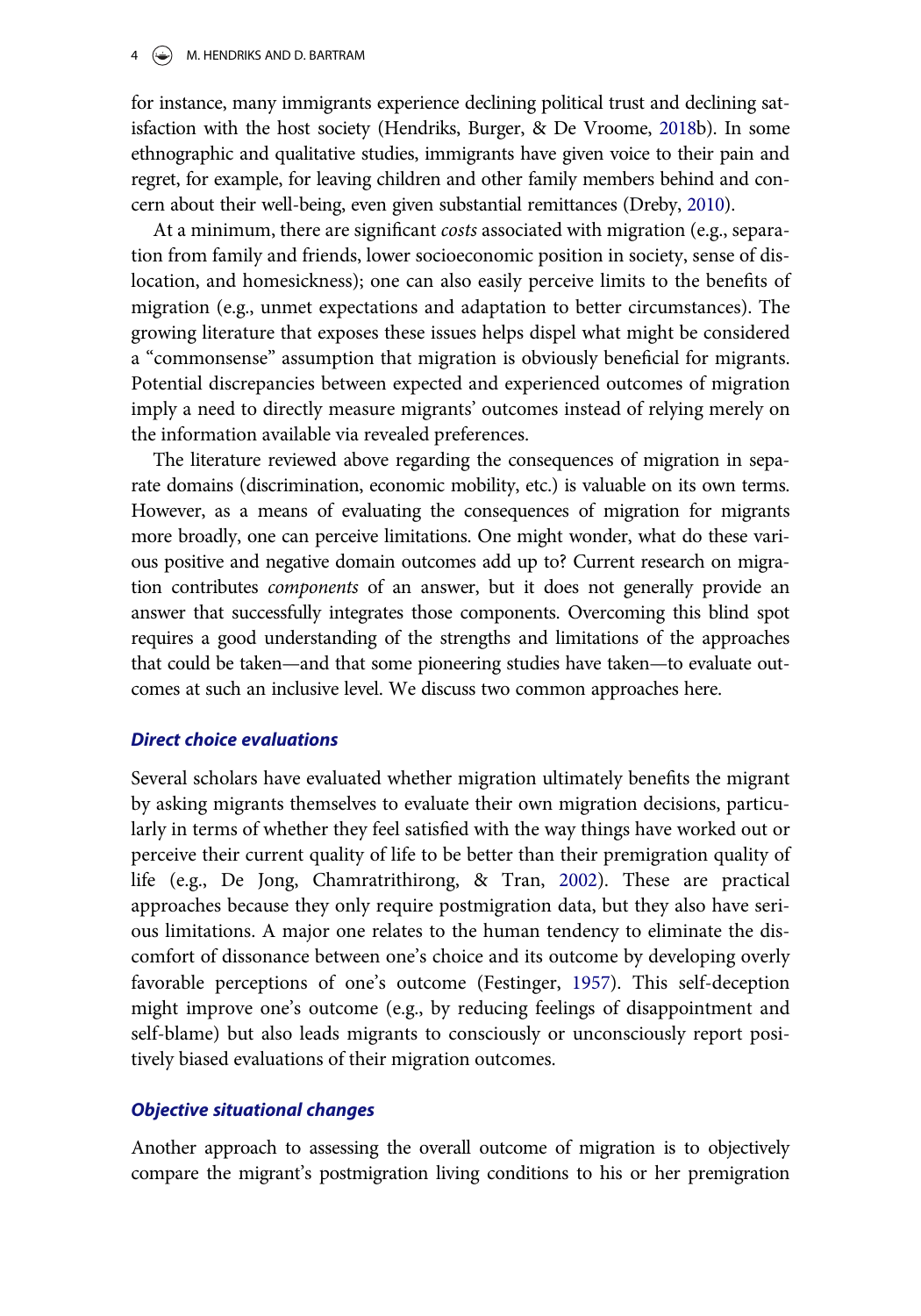conditions. These comparisons are made by tracking migrants across countries or by comparing migrants' living conditions to those of observably similar nonmigrants from their home country ("stayers"). Some studies simply focus on the living conditions that motivated migration in the first place, such as economic mobility for economic migrants and the educational mobility of migrants' children (Zuccotti et al., [2017](#page-20-0)). It can be misleading, however, to make inferences about whether migration has been successful based only on the achievement of the main goals of migration. For instance, people who migrate to escape economic deprivation base their expectations about well-being outcomes and, hence, their migration decision mostly on the gratification of economic needs. After migration, however, their main concerns typically come to include social factors such as social exclusion, cultural/ identity issues, and status (Piore, [1979\)](#page-19-10). A potential consequence of these shifting preferences is that some migrants experience a negative migration outcome in terms of overall well-being, despite having achieved a more specific migration objective.

<span id="page-5-1"></span><span id="page-5-0"></span>Even if we consider a wider range of objective living conditions (e.g., housing and safety conditions), some limitations remain. Scholars who use objective living conditions to make inferences about the overall outcomes of migration generally assume, at least implicitly, that people feel better and perceive themselves as having a better life when they enjoy better living conditions. Good living conditions indeed improve the likelihood that people will feel good. A significant body of research demonstrates conclusively, however, that a significant proportion of people with an objectively good life are unhappy (and vice versa)—a point that Graham [\(2009](#page-19-11)) illustrates via reference to the paradox of "happy peasants and miserable millionaires." A key reason for this discrepancy is that objective accounts of well-being do not capture individual differences in the experience and evaluation of objectively similar situations and other subjective factors (e.g., self-esteem). Productive research might emerge via the following questions: Do discrepancies between objectively and subjectively experienced well-being also occur frequently for migrants? If so, how much weight should we put on migrants' objective outcomes relative to their subjective outcomes?

In addition to these conceptual issues, there are important empirical limitations to objective accounts of well-being. It would be difficult to conceive of a single or even a multidimensional measure of objective well-being that summarizes the level of one's overall well-being across all the various dimensions that might be relevant. Any index generated by the researcher would be incomplete and necessarily involve strong assumptions about which components are to be included and what weight they should have. Decisions of that sort are inevitably arbitrary. And while that concern is reasonably overcome at the country level (e.g., with the Human Development Index, HDI), it is a significant obstacle at the individual level to such an extent that there is no widely used individual-level index of objective well-being. A key obstacle has to do with the wide variation in individual preferences: the idea of an overall "level" of well-being is surely incomplete insofar as it does not take account of the migrant's own preferences.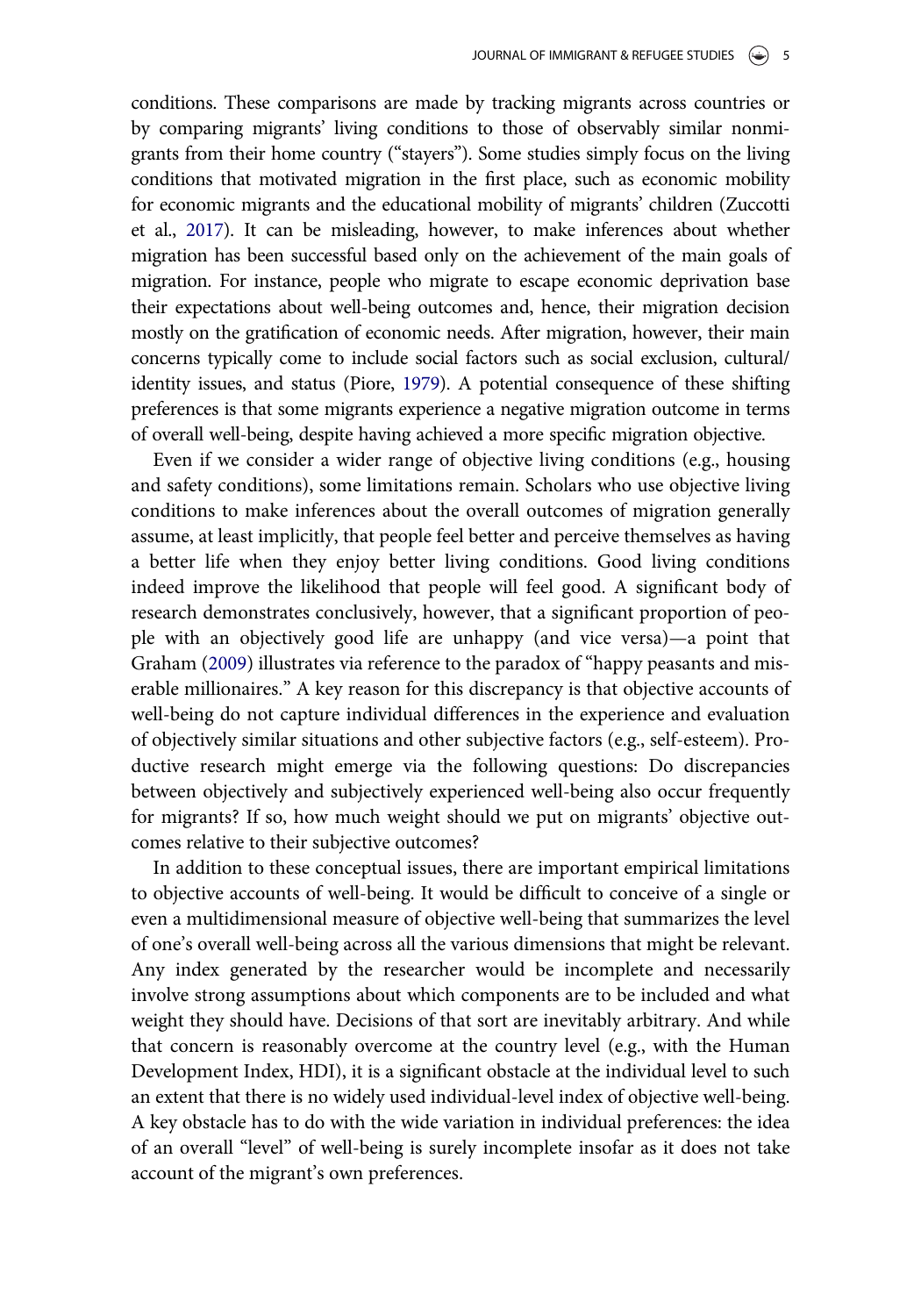$6 \leftrightarrow$  M. HENDRIKS AND D. BARTRAM

In sum, the discussion above suggests the importance of considering what outcomes migrants ultimately care about and, more generally, the exploration of alternative or, at least, complementary angles for evaluating the broad consequences of migration for well-being.

## Toward a happiness angle in evaluating migration consequences

<span id="page-6-0"></span>Social scientists increasingly consider the concept of happiness to be well positioned to evaluate people's (subjectively experienced) well-being (OECD, [2013](#page-19-12)). Migration scholars may be skeptical, however, about whether happiness really matters to migrants, especially those who could not meet certain basic needs in their home country. Given that the migration context is distinct in many respects, migration scholars may also wonder to what extent and how happiness can overcome the shortcomings of the approaches discussed above in capturing the overall outcome of migration (by means of the concept or the measure). In this section, we engage with this skepticism and make the case that a happiness angle also merits attention in evaluating migration consequences. This section begins by introducing the concept of happiness and discussing the importance of happiness for migrants. Then, we introduce the most commonly used happiness measures and discuss their strengths and weaknesses. We close this section by clarifying why one cannot simply extrapolate from insights from the general happiness literature and by discussing some initial insights from the literature on migrant happiness.

#### **Concept**

<span id="page-6-1"></span>Happiness refers to a person's disposition to feel good, which includes the extent to which an individual experiences both affectively pleasant and cognitively satisfying feelings (Veenhoven, [2000](#page-20-3)). The cognitive component relates to a person's contentment with life and is commonly referred to as life satisfaction. The affective component relates to the extent to which an individual experiences pleasant moods and emotions (e.g., cheerfulness) as opposed to unpleasant ones (e.g., sadness). Happiness thus focuses on how people themselves feel and evaluate their lives on the whole; it is commonly referred to as subjective well-being because it captures well-being in a subjective and comprehensive way.

#### How important is happiness for migrants?

For migrants whose basic survival needs were already met in the origin country, migration can be understood as a choice intended to result in a better life elsewhere. Voluntary migrants typically refer to specific motives when asked about their reasons for migration, such as improving their financial situation, living in a more "livable" environment, or living closer to family members. Those commonly mentioned motives are not convincingly conceived as goals that are valuable primarily in their own right. Money, in particular, is best considered as having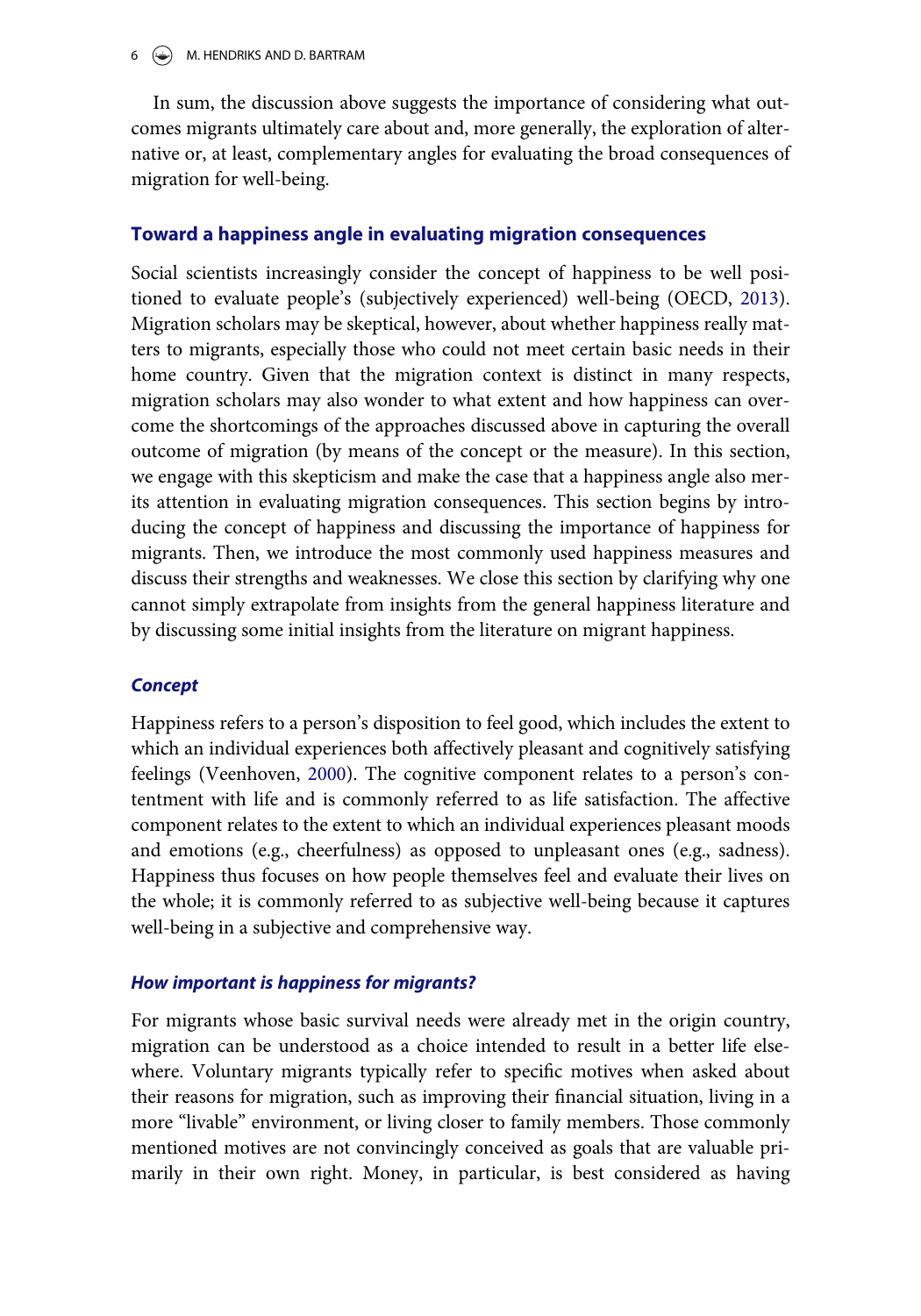instrumental value rather than substantive value; skepticism about the contrary view is deeply rooted, extending back to at least the ancient Greek legend of Midas. Whatever specific goal is expressed by migrants, it matters not only whether that goal is achieved but also whether it leads migrants to a better life experience. Conceptually, then, happiness is well suited to providing information about the broader consequences of migration for well-being.

<span id="page-7-1"></span>That perspective has merit even when migrants do not express their goals explicitly in terms of happiness. The notion that people are strongly (even if not exclusively) driven by happiness maximization is confirmed in studies by economists who show that happiness expectations are major predictors of choice behavior when making important life decisions such as whether to migrate (Benjamin, Heffetz, Kimball, & Rees-Jones, [2014\)](#page-18-4). These findings are likely to be generalizable to international migrants from both developed and developing countries, given that feeling happy is a core goal in virtually all cultures (even if more in some cultures than in others and even though the road to happiness differs between cultures to some extent; Exton, Smith, & Vandendriessche, [2015](#page-19-13)).

<span id="page-7-4"></span><span id="page-7-3"></span><span id="page-7-2"></span><span id="page-7-0"></span>In this light, some well-being scholars argue that good living conditions constitute individuals' opportunities to experience high well-being but are not well-being outcomes in themselves (Veenhoven, [2000\)](#page-20-3). Others argue that objective forms of well-being do have intrinsic value; Nussbaum and Sen ([1993\)](#page-19-14) show the deficiency of contentment with the happiness of a "hopeless beggar" who has somehow become reconciled to his or her fate. Even so, if migrants achieve success in an objective sense but feel less happy, caution may be warranted before concluding that migration has led to an overall successful outcome for the migrants. That observation by no means suggests that scholars' concern with migrants' objective situations is somehow misplaced. However, if we cannot dismiss objective gains (and losses) achieved via migration, we should likewise be reluctant to dismiss the consequences of migration for subjectively experienced well-being. Is happiness also relevant when migration is not "voluntary"? The concept of "forced migration" shows that in many instances migration cannot plausibly be seen as purely a matter of choice. When migrants meet the legal standards pertaining to refugee law (the Geneva Convention and its extensions), one should conclude that there was a substantial threat of persecution. However, migration is sometimes "forced" in ways that go well beyond the prevailing legal categories. Migration can be considered forced insofar as one's "vital subsistence needs" would otherwise be unmet (Betts, [2010\)](#page-18-5); the situations that constitute threats in this regard are quite diverse and include civil wars, severe environmental degradation, and perhaps even economic convulsions resulting from globalization processes (e.g., free trade agreements). Migration is also reasonably considered to be forced in situations in which people could meet their subsistence needs but only in ways that amount to violations of their human rights (e.g., via forced labor)—a scenario equivalent to the possibility that persecuted dissidents could avoid persecution not only via emigration but also by ceasing their dissent (Bartram, [2015](#page-18-6)).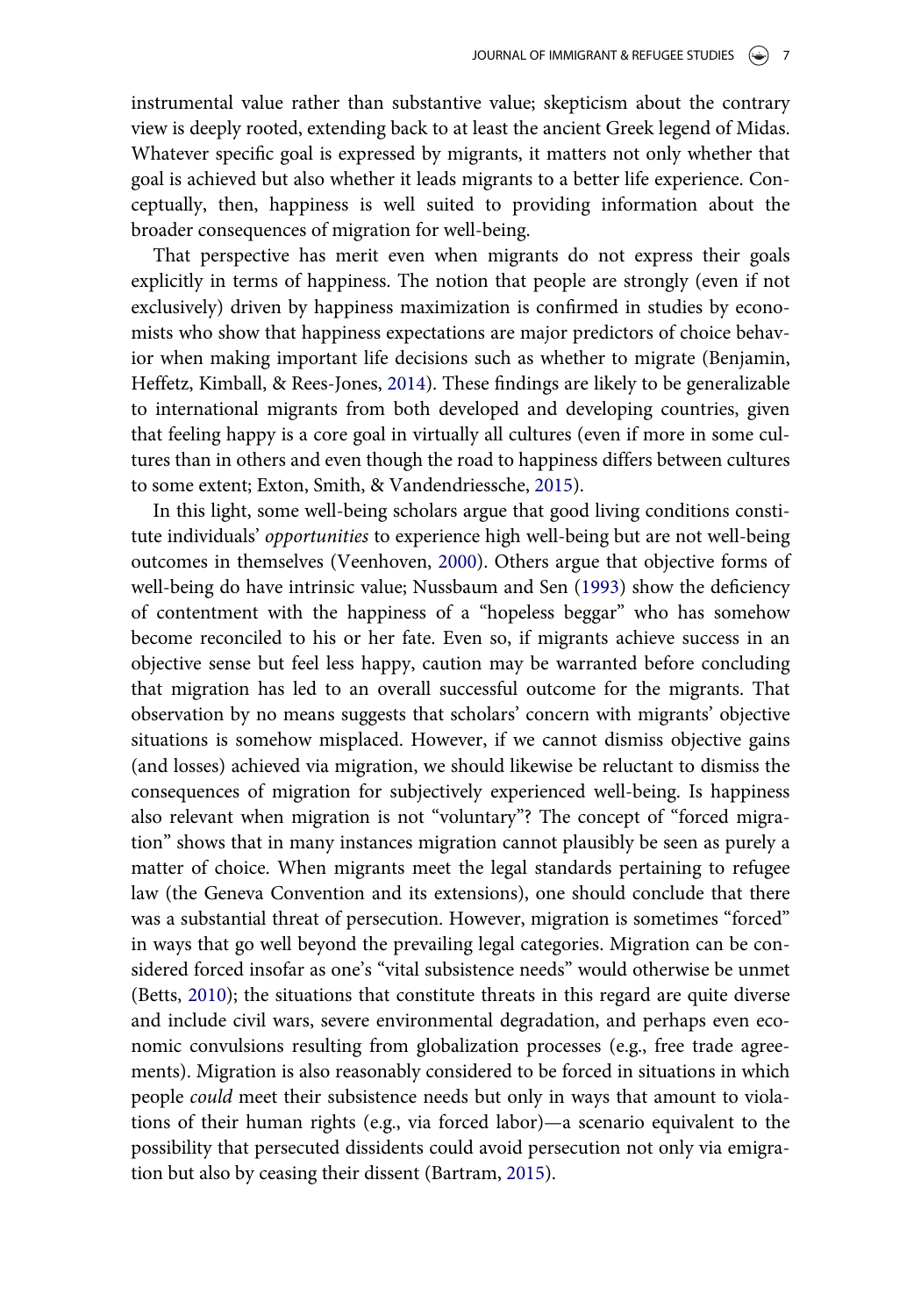#### 8  $\leftrightarrow$  M. HENDRIKS AND D. BARTRAM

<span id="page-8-0"></span>To what extent is happiness a relevant concern in situations of this sort? The answer is facilitated in part by the fact that one cannot establish a dichotomy between voluntary and forced migration; the situations indicated above demonstrate that we must think in terms of a continuum (Richmond, [1994](#page-19-15)). In some instances, migration is forced in a very direct sense: If someone does not leave, he or she will die or face threats to basic components of well-being (starve, be shot, lose one's house in a bombing, etc.). In situations of that sort, happiness is probably not relevant to the question of whether migration led to a "successful" outcome. What matters, at least initially, is only whether the threats to survival are mitigated. Having said that, researchers and others surely care about the happiness of what Betts ([2010\)](#page-18-5) calls "survival migrants" after their survival has been secured.

Again, however, the scope of "forced migration" extends beyond instances that fall at that end of the continuum. Certain instances of migration are reasonably described as "forced" (to some extent), despite not involving a direct threat to survival. Richmond uses the term economic refugees and refers to "persons forced to migrate as a result of bankruptcies, total economic collapse, chronic unemployment, and loss of livelihood without safety-net social security measures" (1994, p. 69). In situations of this sort, people who migrate might be able to avoid migration by simply accepting a significant decline in their standard of living. The choice to migrate instead can be understood as resulting partly from the constraints introduced by distant powerful actors and partly from the individual's discretion—that is, again, one could choose not to move and instead absorb the "hit" to one's standard of living.

Situations like this are common: they form the basis for the well-known "worldsystems" theory of migration. Is happiness important when (potential) migrants face this sort of difficult choice? Insofar as the threat to basic well-being is severe (e.g., malnutrition), then perhaps not. However, we can imagine less severe (though still difficult) situations in which the consequences of migrating (versus not migrating) for happiness are indeed important—not least to the migrants themselves. Trade-offs are likely present: Some people might choose migration to avoid impoverishment, but they do so at the cost of experiencing a difficult (e.g., isolating and xenophobic) situation in the destination country that is not conducive to happiness. Migrant workers in Persian Gulf countries, originating mainly in Asian countries where they face very difficult economic situations, could constitute an example. Dismissing happiness as irrelevant to this category of migrants seems an extreme and unwarranted position. Unfortunately, research that focuses specifically on the happiness of refugees/forced migrants is virtually nonexistent an obvious opportunity for future research.

## Are discrepancies between objective and subjective success common among migrants?

The consideration of happiness may not be relevant if it provides similar insights as objective measures do. By referring to the "happy peasants and miserable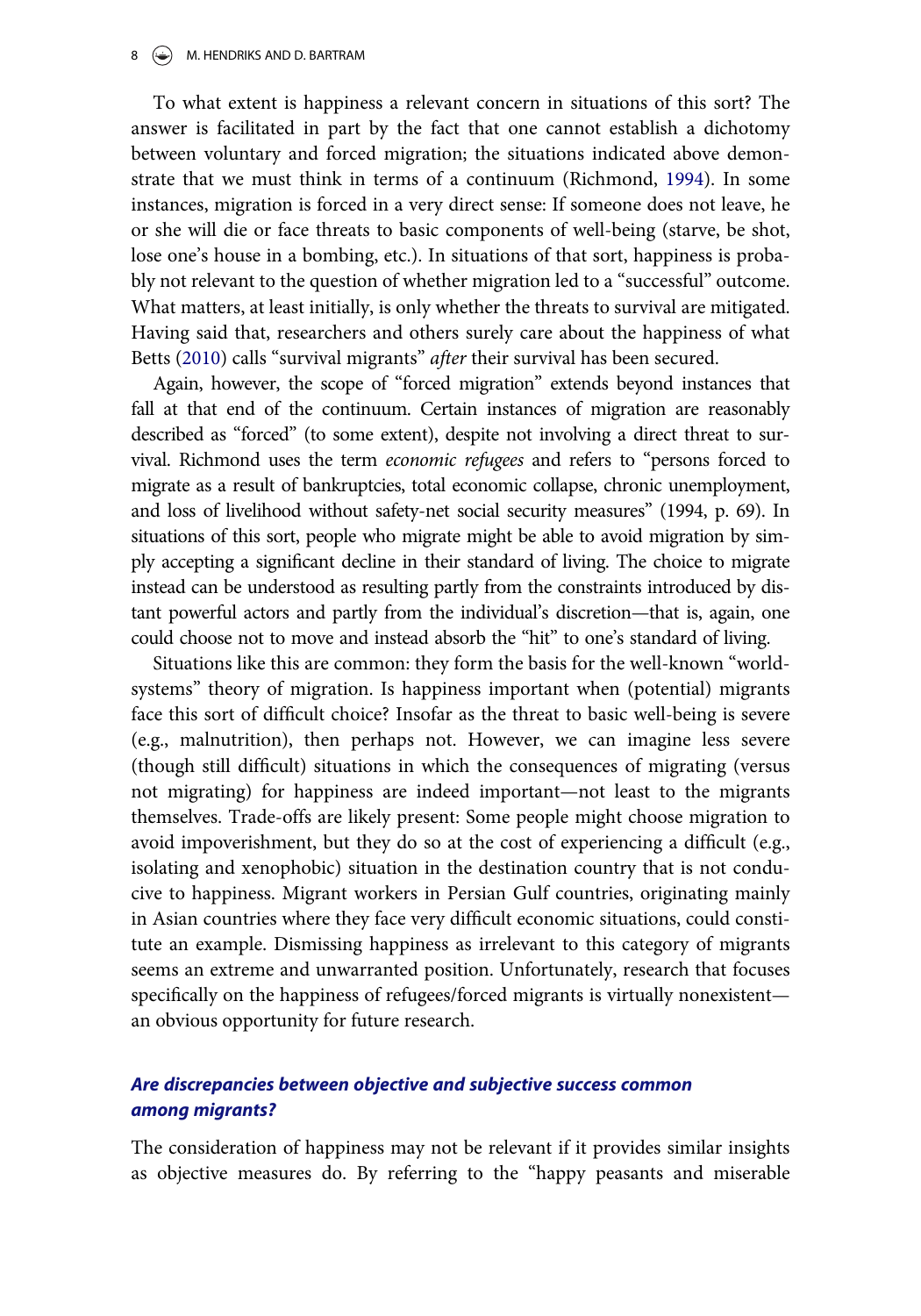millionaires" paradox, we have illustrated that people sometimes experience discrepancies between objective and subjective success. By considering certain common migration motives, we illustrate below that these types of scenarios may also occur frequently for migrants specifically.

<span id="page-9-0"></span>When migration is motivated mainly by (absolute) income gain, there are grounds for expecting that migration might not lead to increased happiness, regardless of objective income gains. When someone earns enough income to make ends meet, money matters for happiness mainly because it is connected with status (Graham, [2009](#page-19-11)). While immigrants initially compare themselves to people back home, their frame of reference partially shifts toward natives and other immigrants in the destination country (Hendriks et al. [2018](#page-19-16)b). If immigrants increase their incomes in an absolute sense but end up in a lower social position in the destination country, the consequences of migration for their happiness might well be nonpositive, particularly when migration also negatively influences other important factors for happiness. From this perspective, the belief that one would be happier if only one were richer may be a "focusing illusion," leading to potentially suboptimal decisions.

In family-reunification migration, success with regard to the core motivation might seem obvious because the goal is achieved via the migration itself. There are, of course, secondary benefits (e.g., more "livable" conditions in the destination) and costs (e.g., inferior employment prospects). The complexity of the changes again shows that it would be difficult for the researcher to sum positive and negative changes in an objective sense—thus, it would arguably be better to allow the migrant to give her/his own evaluation of life after migration in a way that circumvents cognitive dissonance biases as much as possible. The advantages of such an approach are apparent upon further consideration of the complexity associated with family reunification. Someone seeking to join a spouse living in another country likely hopes to reestablish the relationship to the state it was prior to migration. That goal is probably achieved in many instances, at least to some extent. However, living in another country—with different institutions, a different culture, and so forth is likely to change the relationship as well, in part by affecting gender relations (Pessar, [1999\)](#page-19-3). Those changes are not necessarily negative, although migration often strains the relationship, at least initially. But the possibility of negative impacts on the relationship, with consequences for one's happiness, is worth investigating. We can then contemplate the following question: If family reunification via migration leads to unhappiness, can it be considered successful? That question might answer itself, even if there are other aspects of well-being to consider (e.g., the well-being of children). At a minimum, we should not assume that family-reunification migration generally enhances migrants' well-being; that question should be addressed empirically, in part via investigation of migrants' happiness. These examples show that to know whether migrants succeeded in achieving their goals, we must consider not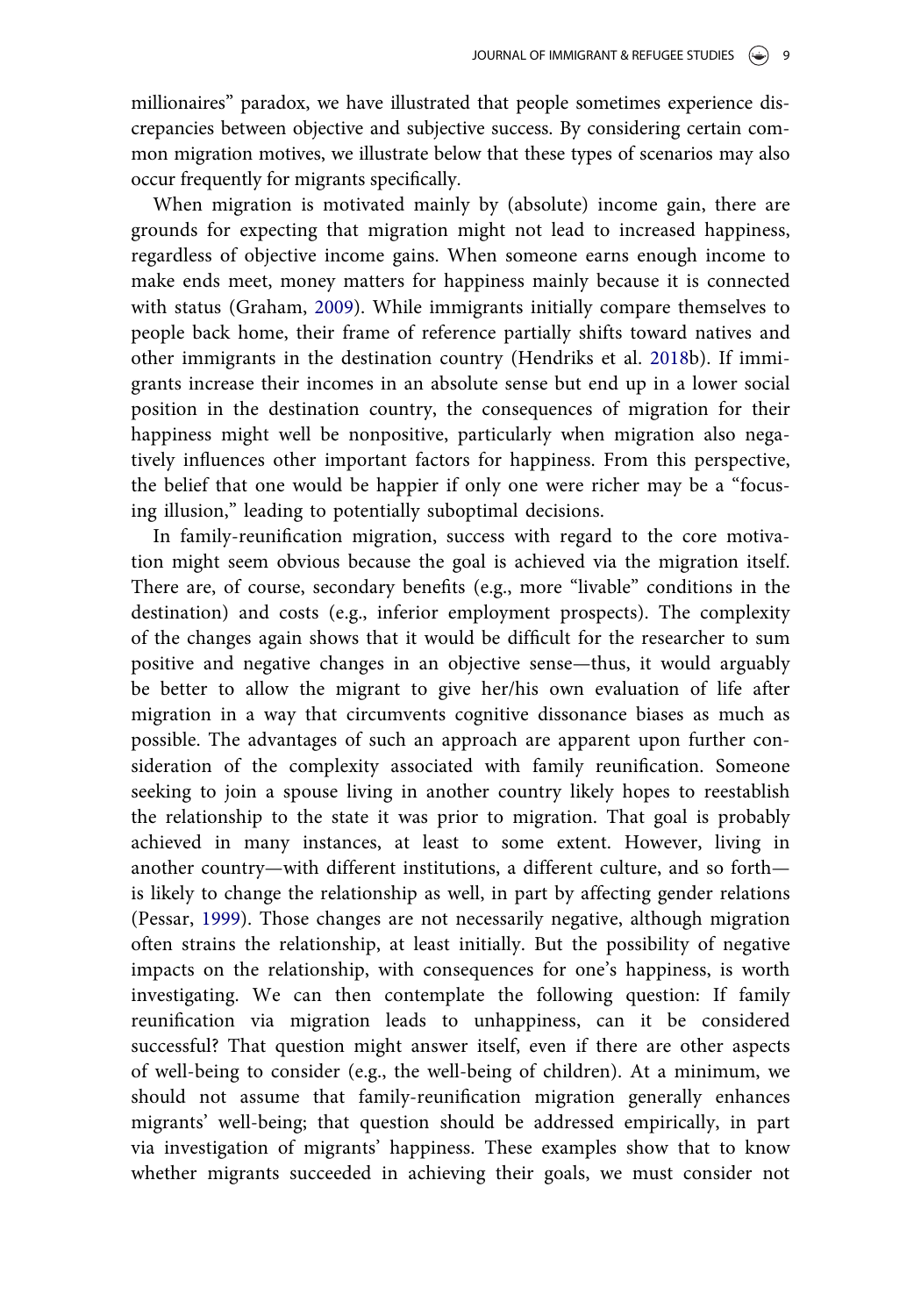only success in an objective sense but also whether success (or indeed failure) in an objective sense brought positive (or negative) changes to one's subjectively experienced well-being.

## Happiness measures and its strengths and weaknesses

The most common subjective well-being measures are survey questions that ask how well one's life is going in the form of self-reported happiness or life satisfaction. Typical questions are, "All things considered, how satisfied are you with your life as a whole these days?" and "Taking all things together, how happy would you say you are?" with scales ranging from 0 (completely dissatisfied/unhappy) to 10 (completely satisfied/happy). These life evaluations are strongly related, with correlations typically close to 0.70. A commonly used multi-item scale is the Satisfaction With Life Scale (SWLS). Another set of measures focuses on the affective component of happiness. In its simplest form, research participants report how often in the past few days/weeks they have experienced various feelings (e.g., the PANAS). More intensive methods target people's daily life happiness by repeatedly asking research participants over a number of days or weeks to report their daily affective experiences via '"experience sampling" or "happiness diaries," after which the scores of these momentary happiness levels are summed to reflect the person's general level of affective happiness. The findings from purely affective evaluations and the more cognitively oriented life evaluations can diverge, which reflects the notion that happiness is not a unitary construct (Kahneman & Deaton, [2010\)](#page-19-17).

<span id="page-10-0"></span>We focus here on life evaluation measures to illustrate a number of qualities that make happiness measures effective in capturing an individual's overall well-being.

## Inclusiveness

Due to the open-ended design of subjective well-being measures, no domain is a priori excluded (see, e.g., the reference to "all things considered" and "life as a whole" in the life satisfaction question presented above). While research participants do not necessarily consider all relevant aspects of life at the moment they are questioned, when reporting their happiness, people implicitly form overall life evaluations by drawing on these accumulated feelings and thoughts (OECD, [2013](#page-19-12)).

## Personal preferences

The self-report feature empowers individuals to weigh for themselves the importance of different aspects of life, which means that happiness measures take into account people's own preferences instead of using arbitrarily selected and weighed indicators. This feature allows for well-being functions that differ across individuals and change within these individuals over time and place (i.e., heterogeneous preferences). This characteristic is important because individuals and (cultural) groups have their own ideas about what a good life constitutes, and these ideas may change depending on the situation. For instance, some people prefer living in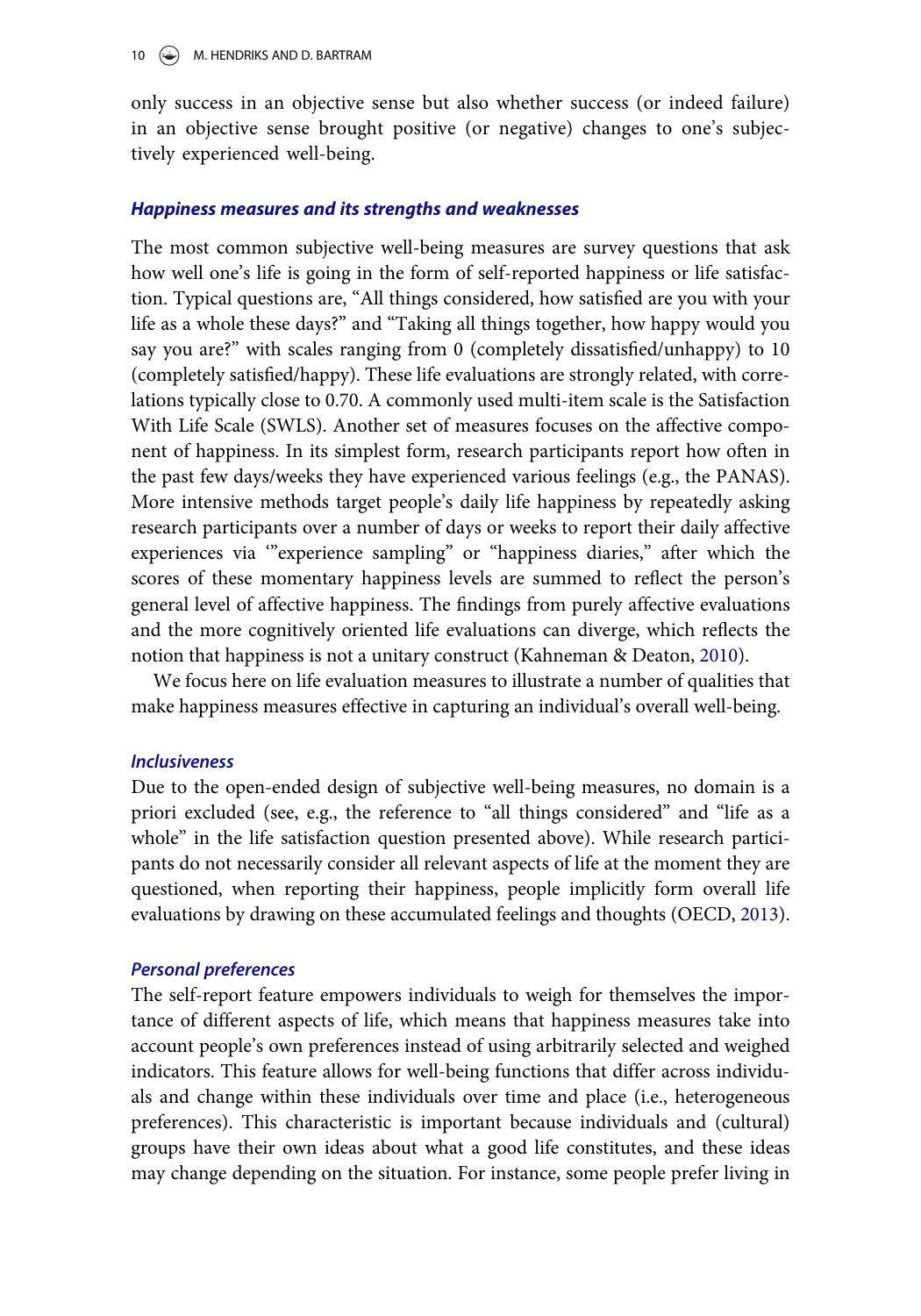close proximity to their relatives more than others do, and economic migrants may gradually care less about economic matters after achieving certain economic goals; other concerns may then become more prominent, such as status and social exclusion (Piore, [1979](#page-19-10)).

## Personal outcome evaluations

The self-report feature also empowers individuals to evaluate their own outcomes. This characteristic is important because objectively similar outcomes can be perceived in quite different ways (as previously illustrated by migrants' faltering perceptions of the host society). Differences in outcome evaluations are often driven by differences in people's aspirations and expectations that result from dissimilar reference points (i.e., social comparison groups and comparisons to the past). Likewise, the impact of events or changing circumstances on a person's subjective wellbeing typically weakens over time due to adaptation processes (shifting aspirations and reference points; Graham, [2009](#page-19-11)). A quality of happiness measures is that they implicitly capture adaptation processes and individual differences in aspirations and reference points.

In sum, survey questions about happiness or life satisfaction allow research participants to consider, in an integrated manner, all subjective and objective aspects relevant to their own notion of a good life. Hence, a migrant's happiness evaluation can function as a summary indicator of their experience of the objective and subjective benefits and costs of migration that truly matter to them. Accordingly, intuitively important dimensions in life, such as health, safety, economic security, and social relationships, tend to have the strongest correlations with happiness scores, which reduces the concern that happiness metrics concentrate merely on happiness but ignore other important values immigrants have. On this basis, estimated happiness functions can reveal the relative importance and merit of each considered element with regard to a migrant's (subjectively experienced) well-being. In addition, by capturing the migrant's development of different preferences and perceptions (and, in turn, changing reference points, aspirations, etc.), happiness measures can reveal a richer set of mechanisms that cause changes or differences in well-being compared with objective well-being measures. Measures focusing on the affective component of happiness have similar qualities as life evaluations because the extent to which a person experiences certain feelings depends on the value attached to, and the subjective experience of, a certain situation.<sup>[2](#page-18-7)</sup>

The qualities discussed above suggest that subjective well-being metrics can act as an indicator of migrants' overall migration outcomes in a way that would not be feasible for objective metrics of well-being. However, the basic framework to evaluate the well-being outcomes of migration remains the same—that is, comparing migrants' pre- and postmigration situations. A common issue in studies using such a framework is the rarity of panel data gained from individual international migrants before and after migration. Most existing research resorts to evaluating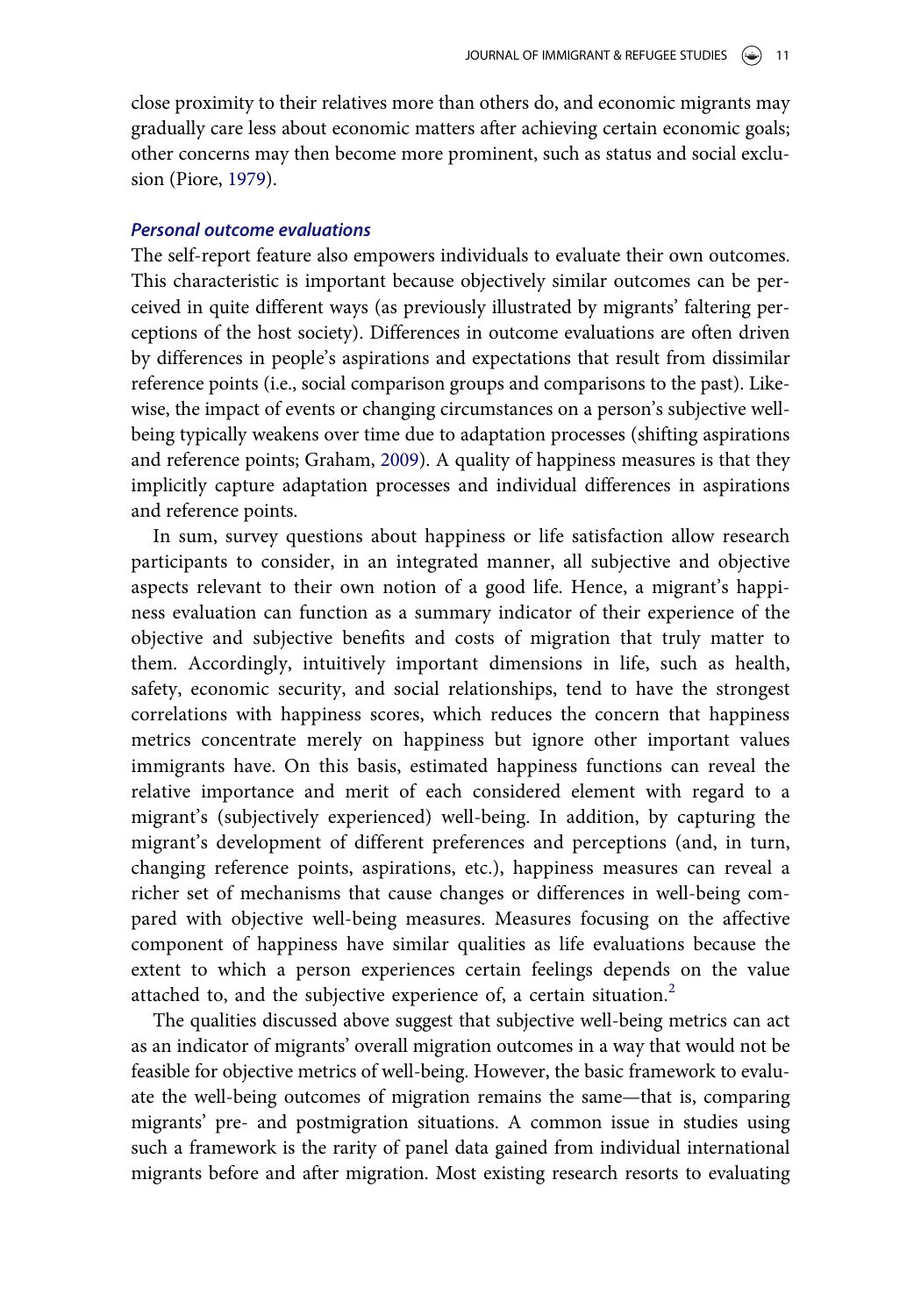migration consequences by comparing immigrants' situations to those of observably similar nonmigrants from their home country ("stayers"). A limitation of this approach is that one cannot fully correct for "migrant selectivity"; people become migrants in part by virtue of being quite different from others—for example, migrants tend to be relatively less happy than nonmigrants with a similar socioeconomic profile (see Nikolova & Graham, [2015](#page-19-2), and the references therein).

The main advantage of happiness measures in comparison with direct-choice evaluations (e.g., satisfaction with the move) is that happiness measures are less susceptible to self-serving biases (cognitive dissonance) because the respondent's outcome evaluation (self-reported happiness) is, by design, not directly linked to the choice to migrate. However, like direct-choice evaluations, happiness measures rely on subjective evaluations (and feelings). One sometimes encounters concerns regarding the use of subjective measures in general and the methods used to measure happiness in particular. A vast literature testing the validity of happiness measures has emerged, which we briefly summarize below (for a more extensive review and references, see OECD, [2013](#page-19-12)). Some concerns pertain to questionnaire design, such as question ordering, question wording, and the response format. Other concerns relate to the possibility of socially desirable answering and interpersonal differences in interpretations of and response styles to happiness measures. These issues could indeed distort happiness self-reports at some level, but they can be largely managed via consistent approaches to survey design. More importantly, these distortions mostly cancel out in large samples because they tend to be nonsystematic, such that they are unlikely to significantly affect findings for specific and carefully selected research questions. A specific concern of migration researchers who compare migrants to people living in or coming from other cultures may be the cross-cultural comparability of happiness measures. Potential sources of bias pertain to the imprecise translatability of happiness measures across languages and cultural differences in response styles (e.g., people in conformist cultures generally avoid answers that are at the extremes of the scale). A related concern when tracking migrants across countries is the comparability of a migrant's premigration and postmigration happiness evaluations because their response styles and interpretations of these measures may become more similar to the host country standards (e.g., migrants moving to less conformist cultures may use the scale extremes more after migration). Initial evidence suggests that linguistic and cultural biases are in most cases small, which allows for meaningful if cautious happiness comparisons across most languages and cultures (Exton et al., [2015](#page-19-13)). However, the current evidence cannot rule out cultural/linguistic biases in some specific cases.

Subjective well-being measures thus have imperfections of their own. Nonetheless, in the context of migration, we do not see a reason to diverge from the consensus reached by well-being scholars that subjective well-being measures have a sufficiently high signal-to-noise ratio to contribute new insights to research and policy (OECD, [2013\)](#page-19-12).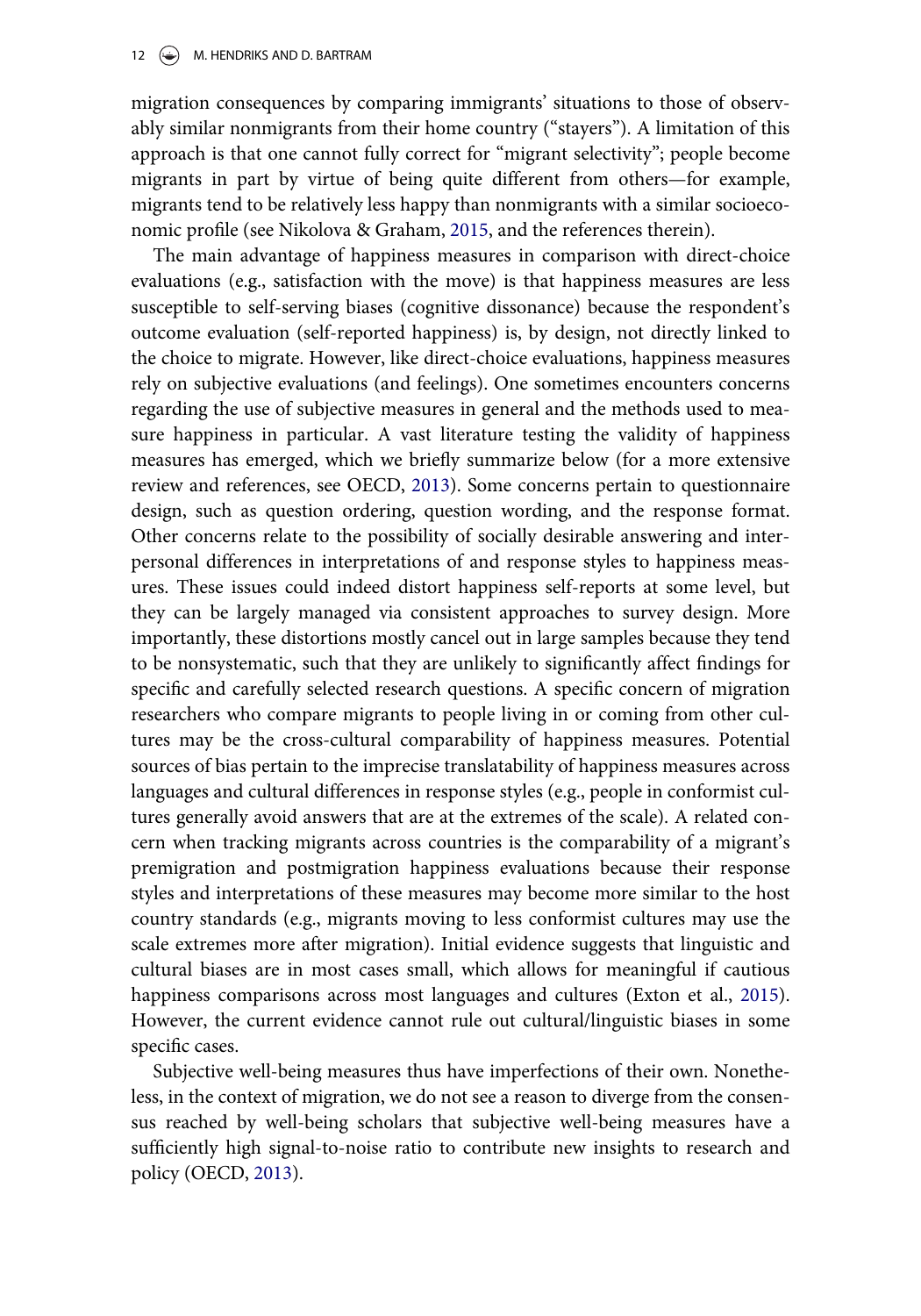## To what extent does happiness work differently for migrants?

One may wonder whether specific research on migrant happiness is needed or whether one can rely on general insights from the happiness literature. Migrants' happiness functions may differ from those of the general population for four reasons. First, due to "migrant selectivity," migrants are likely to be quite different from the general population. Second, the migration event itself may generate a different happiness function. Compared with nonmigrants, migrants' happiness likely depends more on acculturation, discrimination, and the social skills needed to rebuild a social and economic network; other factors might thus become less important for happiness. Third, the happiness of migrants may depend more strongly on the specific reasons that instigated their move (e.g., the relationship with one's partner for family reunification migrants). Fourth, migrants' happiness continues to depend on their home-country conditions (Akay, Bargain, & Zimmermann, [2017](#page-18-8)). Hence, it cannot be automatically assumed that findings from the general happiness literature apply to migrants (Bartram, [2011](#page-18-9)): We need fine-grained information on what matters most for the happiness of this quite distinct group of people.

#### <span id="page-13-0"></span>Initial insights from the literature on migrant happiness

<span id="page-13-2"></span>The insights that can be gained from considering migrant happiness appear readily in a number of contributions. A selection of those contributions will be discussed here. Several studies help us understand the conditions under which immigrants are better off. Migrants moving to more-livable countries often become happier (in terms of both life satisfaction and affect), while nonpositive happiness outcomes are observed particularly among migrants moving to less livable countries (Hendriks, Burger, Ray, and Esipova [2018](#page-19-16)a; IOM, [2013;](#page-19-0) Nikolova & Graham, [2015\)](#page-19-2). However, there are notable exceptions to this general pattern. For instance, Stillman, Gibson, McKenzie, and Rohorua ([2015\)](#page-20-4) analyzed the outcomes of a natural experiment in which Tongan residents hoping to move to New Zealand were entered into a migration lottery. The authors found that some years after migration, the "lucky" migrants felt less happy than the "unlucky" stayers, even though the migrants had achieved sizeable gains in their objective well-being, such as a tri-pling of their income.<sup>[3](#page-18-10)</sup> These findings confirm our proposition that one cannot assume that migrants—even those obtaining better living conditions—experience improved subjective well-being after migration.

<span id="page-13-1"></span>Various studies have explored the determinants of migrants' happiness using life evaluation measures to examine which specific conditions are beneficial and important for migrants' well-being outcomes. At the individual level, studies report that income has only a modest association with migrant happiness, which means that migrants may be mistaken in placing great emphasis on economic gains in their search for a happier life (Bartram, [2011\)](#page-18-9). The determinants of migrant happiness go well beyond the economic domain; for instance, perceived discrimination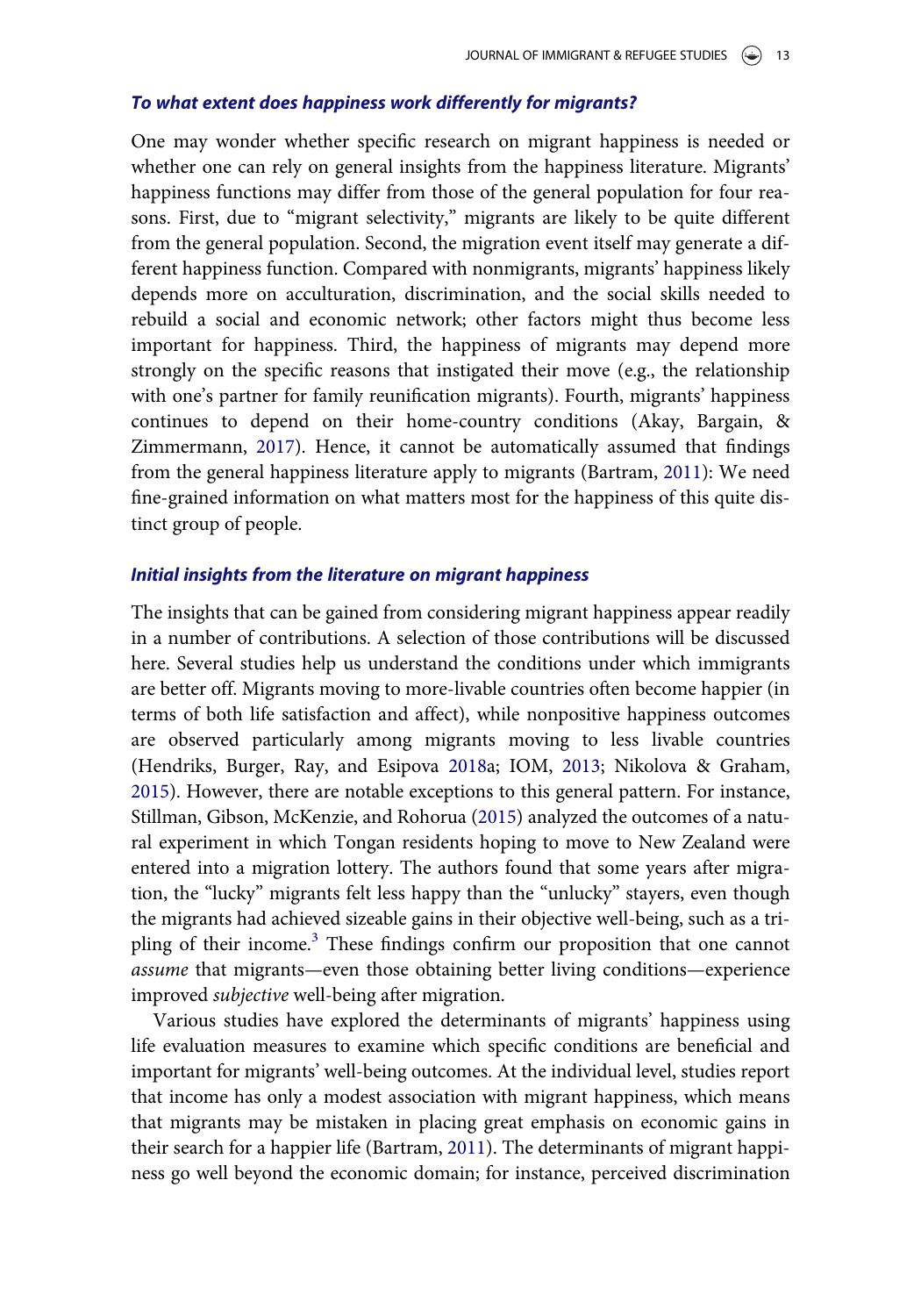<span id="page-14-0"></span>has a strong negative effect on migrant happiness (Safi, [2010\)](#page-19-18), while acculturation has a modest but positive relation to happiness (Angelini, Casi, & Corazzini, [2015](#page-18-11)).

<span id="page-14-1"></span>Several studies have focused on happiness assimilation. The happiness levels of migrants strongly though incompletely assimilate to those of the host country's native-born population (Hendriks et al., [2018](#page-19-16)a). This finding suggests that happiness measures do not simply pick up cultural differences but that happiness responds to important life events. Most happiness assimilation is experienced within the first few years after migration; migrants' happiness remains fairly stable afterward (Hendriks et al., [2018a](#page-19-16); Safi, [2010](#page-19-18)). This pattern contradicts the assumption of conventional theories (e.g., "straight line" assimilation theory) that migrants' lives improve with their length of stay, as most migrants are believed to psychologically and culturally adapt to the home country and to have objectively improving lives (e.g., rebuilding their careers and social networks). A major reason why immigrants typically do not become happier as their length of stay progresses is that their happiness gain from improving objective circumstances is often suppressed by their faltering perceptions of their conditions in the host society. These faltering perceptions can be attributed to migrants' gradual development of higher aspirations and reference points as they habituate to the better conditions in the more developed host country and compare those conditions less to the typically inferior conditions in their country of origin (Hendriks et al., [2018](#page-19-16)b). This reasoning corresponds with the key finding of subjective well-being literature that happiness depends not only on one's actual living conditions but also on one's interpretation of these living conditions (Graham, [2009](#page-19-11)); the former would remain uncaptured when using objective metrics of well-being.

In sum, the small existing literature on migrant happiness demonstrates original insights on the degree of, and conditions for, successful migration. Specifically, it provides initial evidence for discrepancies between migrants' anticipated and experienced outcomes and between their objective and subjective well-being outcomes. It also highlights the important role of subjective processes (adaptation, changing aspirations, etc.) for migrants' perceived wellbeing and the potential of happiness measures to reveal the factors that are most important for migrant well-being.

#### Challenges, other applications, and future directions

The literature on migrant happiness is, however, at an early stage in generating a clear picture of the overall consequences of migration—and the determinants of these consequences—for migrants. Overcoming certain challenges would enable further progress.

A primary challenge is to establish a better understanding of how happiness measures perform in contexts that specifically pertain to migrants. A pressing need is to test the cross-cultural comparability of happiness evaluations (e.g., not answering in one's mother tongue) in specific cases (e.g., Mexicans in the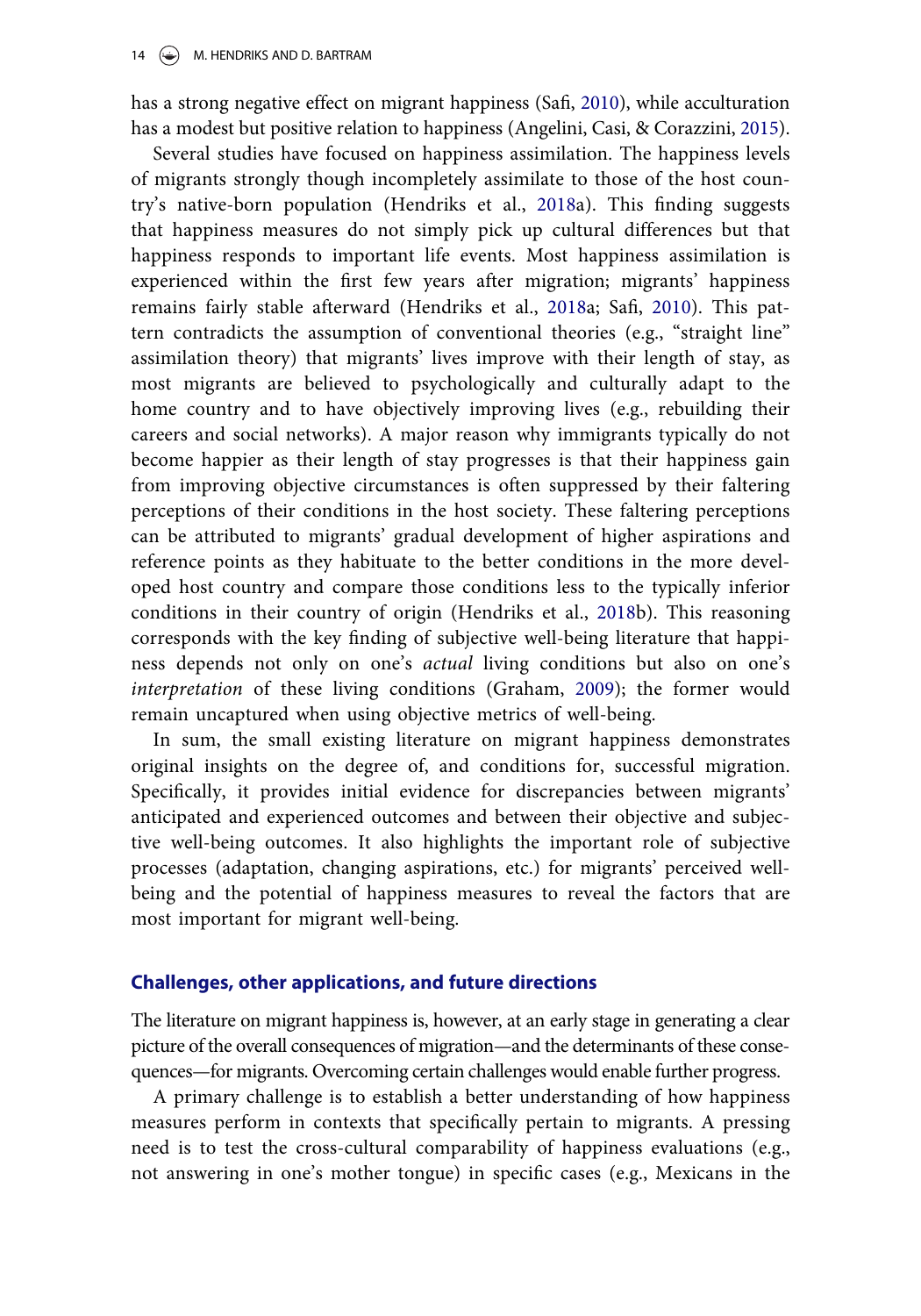United States) and to identify which happiness measures introduce the least cultural bias. Additionally, while current research is focused on life evaluations, studies on affective happiness (emotional well-being) can provide a more complete overview of migrant happiness and its determinants.

A second challenge is the collection of better survey data concerning migrants' outcomes in general and their happiness outcomes in particular. Studies lacking premigration data have limited leverage in estimating the causal effects of migration because the "migrant selectivity" problem is only partially solved by methods intended to mitigate bias rooted in potential selfselection issues such as matching procedures (IOM, [2013](#page-19-0); Nikolova & Graham, [2015](#page-19-2)). Another limitation is connected to use of general social surveys, which rarely include specific questions on the issues that are specifically of concern to migration scholars (e.g., identity and acculturation) and represent the migrant population in a limited fashion. Concerning happiness, this issue could be resolved by incorporating a happiness measure into migration surveys that have a panel structure or involve comparisons between migrants and stayers (e.g., the Mexican Migration Project). Yet, inferences need to be made cautiously even when using panel designs covering both the migrant's premigration and postmigration happiness. Migrants may experience a dip in happiness in the years before migrating followed by a temporary peak shortly after migration (Stillman et al., [2015](#page-20-4)). Preferably, therefore, panel data collection on migrant happiness must cover a range of years before and after migration, while cross-sectional data collection should include measures that are strongly associated with migrant selectivity (e.g., risk propensity).

## The happiness of internal migrants, natives, and stayers

<span id="page-15-0"></span>The consideration of happiness is equally important in the context of internal migration. For example, Knight and Gunatilaka ([2010](#page-19-19)) highlight that internal migrants cannot be assumed to gain happiness from migration, that improved material and objective well-being does not necessarily lead to improved subjective well-being, and that subjective processes such as excessive expectations, shifting aspirations, and feelings of relative deprivation are vital determinants of migrant happiness. The notion of happiness consequences of migration is also relevant in connection with other migration stakeholders, not just the migrants themselves. Many people move abroad to support the well-being of family members who remain in the origin country via remittances. Migration research is generally quite positive regarding the consequences of migration for the living standards of the remittance recipients. However, they typically experience objective costs in various other domains. Most notably, ethnographic research suggests that happiness lost by family separation might outweigh the happiness gained from money sent as remittances (Dreby, [2010](#page-19-8)). In addition, some studies document declining educational attainment and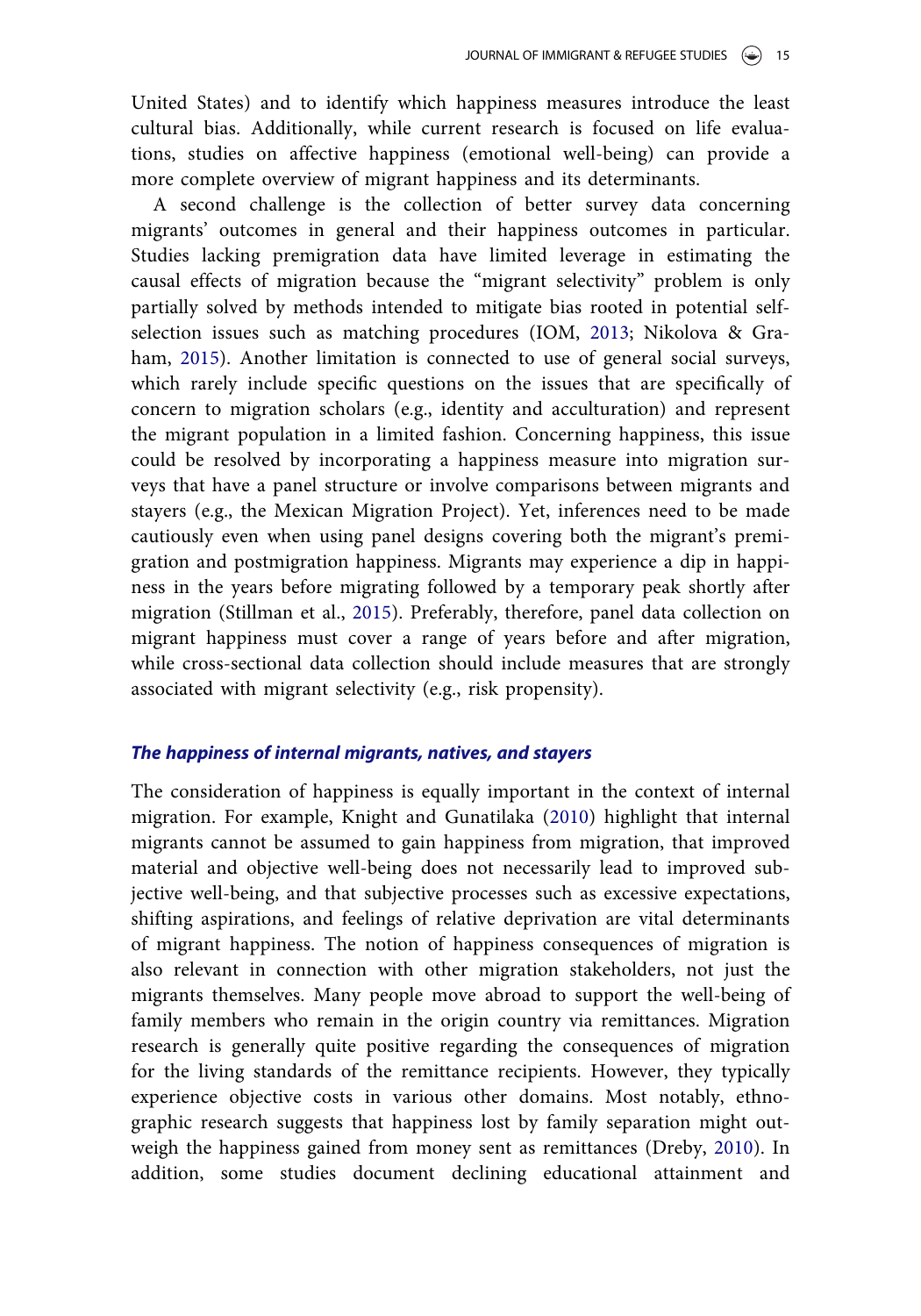#### 16  $\left(\bigstar\right)$  M. HENDRIKS AND D. BARTRAM

<span id="page-16-1"></span>physical health among left-behind children and elderly parents, respectively, as well as changing intrafamily roles such as a greater responsibility for household chores and lower labor-force participation for the spouse who stays behind (Antman, [2013\)](#page-18-12). Happiness regressions can isolate the impact of these various advantages and disadvantages of migration on the happiness outcomes of those who remain in the origin country. Initial evidence suggests that on average, those left behind evaluate their lives more positively after migration, but nonpositive outcomes are documented for various migration streams (see Hendriks et al., [2018a](#page-19-16), and the references therein). In addition, those left behind typically experience increased or, at least, no reduced negative affect. Whether the negative consequences of family separation outweigh the economic welfare gains from remittances thus appears to be strongly dependent on the specific context and the considered happiness domain.

<span id="page-16-0"></span>At the societal level, destination countries commonly benefit economically from immigration even if there are worries about the cultural, social, and security costs of migration. Subjective well-being evaluations can estimate the overall outcome of immigration for the host country's natives, as natives' life evaluations implicitly capture and weigh the various costs and benefits of migration. Most initial evidence suggests that immigration and the related ethnic and cultural diversity generally have a positive though marginal impact on the well-being of the native population in various European countries (e.g., Akay, Constant, Giulietti, & Guzi, [2017\)](#page-18-13), but this may not hold in every context or for more local communities (Longhi, [2014\)](#page-19-20). Another stakeholder group for whom happiness has remained unstudied but that deserves attention is the broad population of the sending society; that is, equivalent to the notion of a brain gain/drain, the existence of a "happiness gain/drain" merits exploration.

#### <span id="page-16-2"></span>Happiness and migration behavior

We have argued that attaining greater well-being and happiness is a key overarching goal for the various types of migrants who migrate at least partly voluntarily. By implication, one way to increase our understanding of migration behavior is to consider happiness expectations: To what extent do migrants seek to maximize their happiness by migrating, and what factors drive these happiness expectations?

<span id="page-16-3"></span>Moreover, people's premigration happiness levels are relevant predictors of migration intentions. Studies of various populations consistently show that relatively unhappy people, given their socioeconomic conditions, are more willing to migrate, and that happiness is also a useful predictor of the migration destination preferences of those with an intent to migrate (Lovo, [2014](#page-19-21)). It remains unclear, however, whether the role of happiness levels extends from migration intentions to actual migration behavior.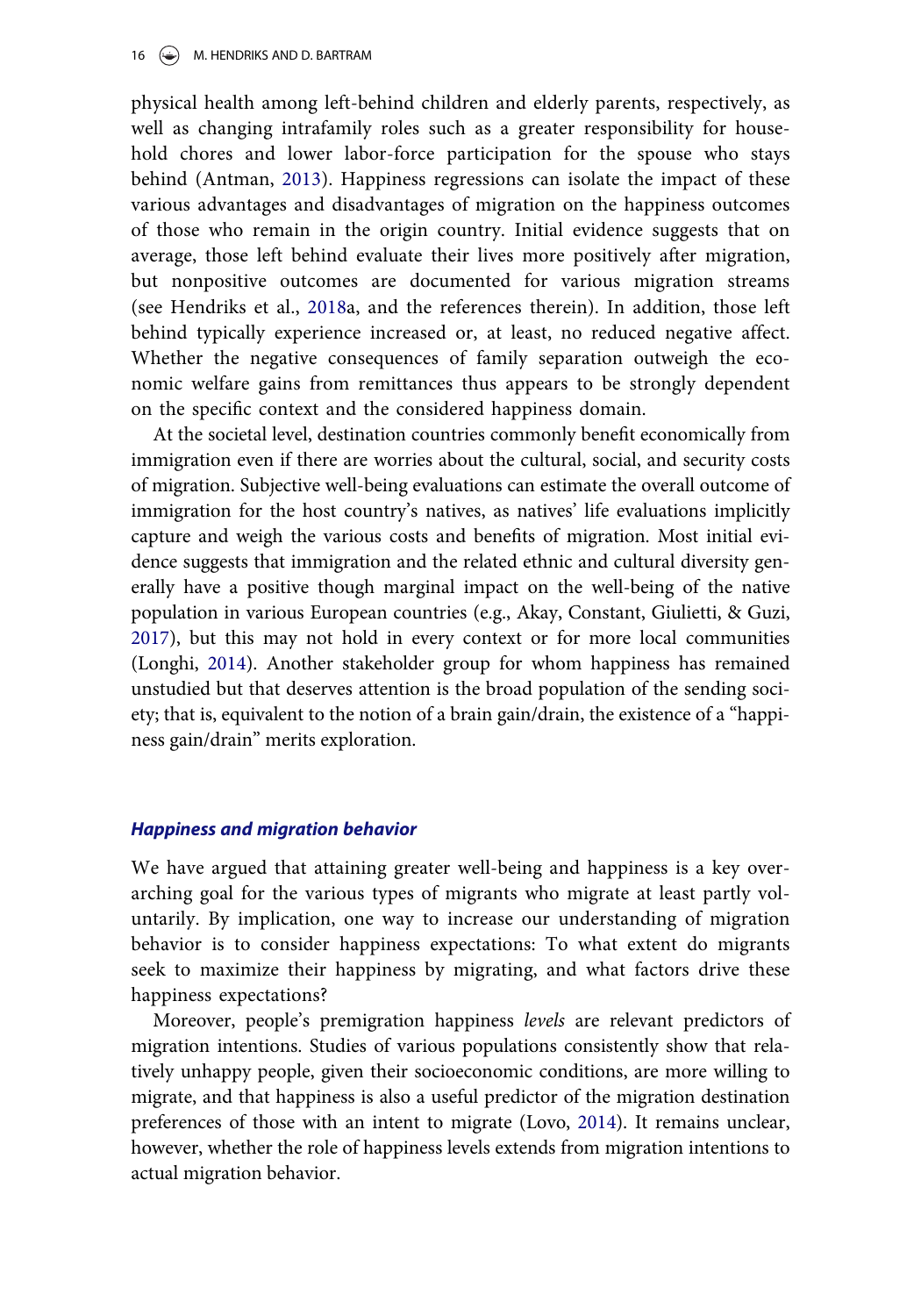#### The instrumental role of happiness

<span id="page-17-0"></span>Subjective well-being research shows that greater happiness stimulates a range of advantages for individuals and society, such as economic, social, and health benefits including openness toward other values, ideas, and cultures (De Neve, Diener, Tay, & Xuereb, [2013\)](#page-18-14). It would be valuable to explore whether these and/or other advantages hold for migrants specifically; these advantages may range from the greater productivity of migrant workers to reduced social tensions and polarization in society. Alternatively, greater immigrant happiness may lead to greater inflows of immigrants. Whether and how happiness can be used to stimulate better outcomes of migration for the migrants and the host society is thus an important question for future research.

## **Conclusions**

This paper seeks to lay the foundation for investigating the happiness outcomes of immigrants and other stakeholders in migration. To improve the benefits that migrants (and others) can gain from migration, it is essential to know more about these overall outcomes of migration and to understand the conditions that foster positive outcomes; this knowledge can provide important input for migration decisions, migrant orientations, and policies targeting migrants' well-being. However, research on the overall outcomes of migration and the determinants of these outcomes is scarce because a clear framework to study these broad outcomes is lacking.

Investigating happiness can enhance the study of migration's consequences due to the unique characteristics of both the concept and the measurement. Conceptually, it is important to target how immigrants themselves feel about and evaluate their lives (i.e., their subjective well-being or happiness) because feeling good is a fundamental goal for all types of migrants (even if the migration of "forced" migrants is not motivated by greater happiness). Hence, happiness is a vital part of well-being. Empirically, happiness measures capture well-being in an integrated manner by allowing individuals to evaluate their own outcomes while taking into account their own preferences. This capability makes these measures valuable in estimating the broad consequences of migration and in discerning the relative importance of specific domains for the overall consequences of migration. Accordingly, research on migrant happiness can stimulate discussions among migration scholars about whether—and under which conditions—migration benefits (or undermines) human well-being. Overall, then, this exploration leads us to conclude that happiness should be at the core of a framework evaluating the overall consequences of migration for migrants.

We have focused here on the happiness outcomes of immigrants. The value of the happiness approach extends to the study of consequences for other migration stakeholders (e.g., the host country's natives), types of migration (e.g., internal migration), types of evaluations (e.g., the effects of migration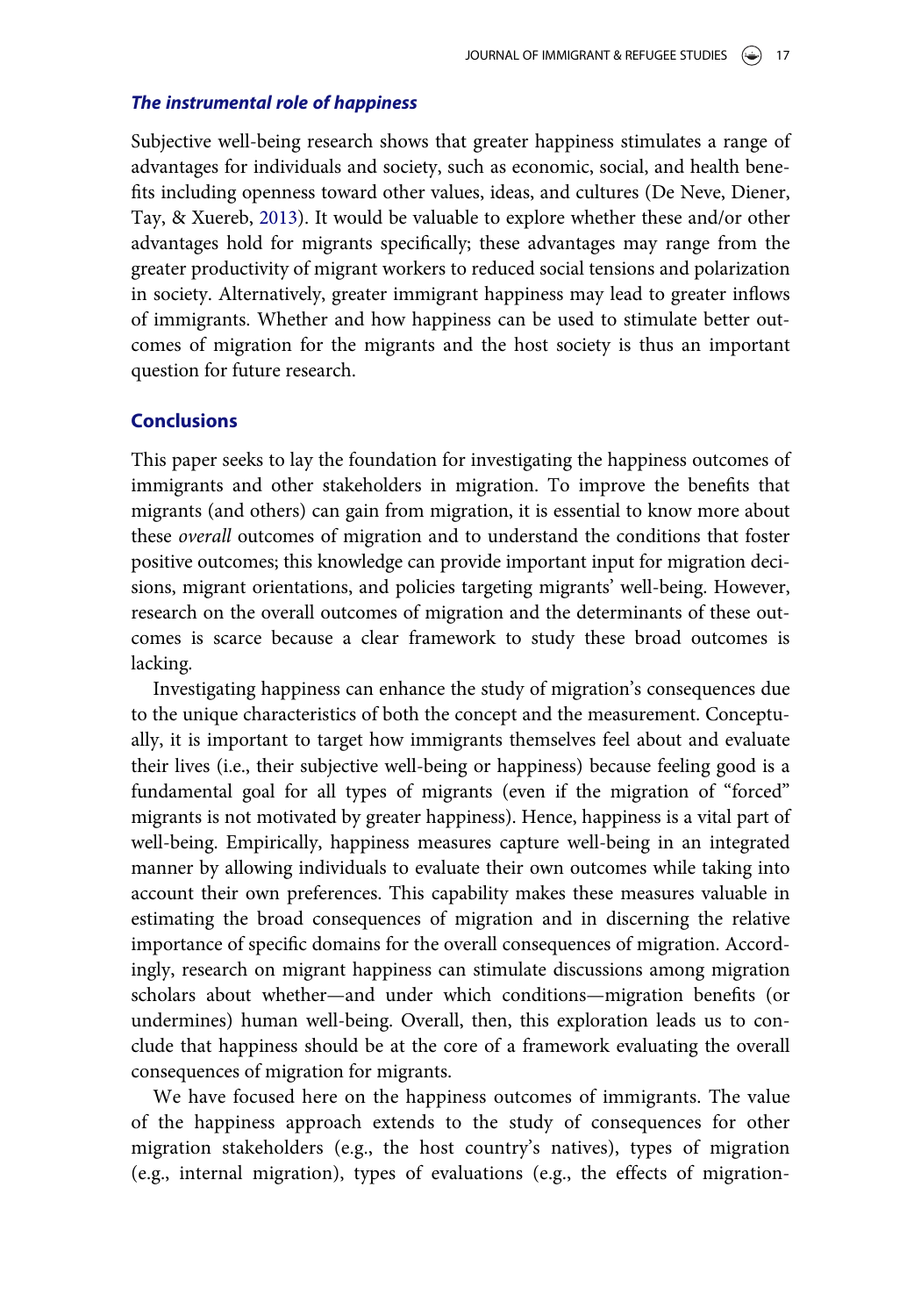related policies), and migration issues (e.g., causes of migration). A happiness angle is an important new frontier in understanding the consequences (and causes) of human migration.

## <span id="page-18-2"></span>**Notes**

- 1. The terms subjective well-being and happiness are often used as synonyms in the wellbeing literature because these strongly overlapping concepts both emphasize the subjective experience of life as a whole. For simplicity, we follow this common practice.
- <span id="page-18-7"></span>2. Mental health is strongly related to the affective component of happiness, and many of the advantages of happiness measures also hold for the typically more demanding mental health measures.
- <span id="page-18-10"></span>3. This study also shows that migrants' mental-health outcomes can differ from their happiness outcomes, which reflects the notion that these are two related but different concepts.

## **ORCID**

<span id="page-18-1"></span><span id="page-18-0"></span>Martijn Hendriks D <http://orcid.org/0000-0002-9528-0871> David Bartram D <http://orcid.org/0000-0002-7278-2270>

## **References**

- <span id="page-18-8"></span>Akay, A., Bargain, O., & Zimmermann, K. F. [\(2017](#page-13-0)). Home sweet home? Macroeconomic conditions in home countries and the well-being of migrants. Journal of Human Resources, 52 (2), 351–373. doi:[10.3368/jhr.52.2.0115-6900R1](https://doi.org/10.3368/jhr.52.2.0115-6900R1)
- <span id="page-18-13"></span>Akay, A., Constant, A., Giulietti, C., & Guzi, M. ([2017\)](#page-16-0). Ethnic diversity and well-being. Journal of Population Economics, 30(1), 265–306. doi:[10.1007/s00148-016-0618-8](https://doi.org/10.1007/s00148-016-0618-8)
- <span id="page-18-11"></span>Angelini, V., Casi, L., & Corazzini, L. [\(2015\)](#page-14-0). Life satisfaction of immigrants: Does cultural assimilation matter? Journal of Population Economics, 28(3), 817–844. doi[:10.1007/s00148-](https://doi.org/10.1007/s00148-015-0552-1) [015-0552-1](https://doi.org/10.1007/s00148-015-0552-1)
- <span id="page-18-12"></span>Antman, F. M. [\(2013](#page-16-1)). The impact of migration on family left behind. In A. F. Constant & K. F. Zimmermann (Ed.), International Handbook on the Economics of Migration (pp. 293–308), Northampton, MA: Edward Elgar.
- <span id="page-18-9"></span>Bartram, D. ([2011\)](#page-13-1). Economic migration and happiness: Comparing immigrants' and natives' happiness gains from income. Social Indicators Research, 103(1), 57-76. doi[:10.1007/s11205-](https://doi.org/10.1007/s11205-010-9696-2) [010-9696-2](https://doi.org/10.1007/s11205-010-9696-2)
- <span id="page-18-6"></span>Bartram, D. [\(2015\)](#page-7-0). Forced migration and "rejected alternatives": A conceptual refinement. Journal of Immigrant and Refugee Studies, 13(4), 439–456. doi[:10.1080/15562948.2015.1030489](https://doi.org/10.1080/15562948.2015.1030489)
- <span id="page-18-4"></span>Benjamin, D. J., Heffetz, O., Kimball, M. S., & Rees-Jones, A. ([2014](#page-7-1)). Can marginal rates of substitution be inferred from happiness data? Evidence from residency choices. American Economic Review, 104(11), 3498–3528. doi[:10.1257/aer.104.11.3498](https://doi.org/10.1257/aer.104.11.3498)
- <span id="page-18-5"></span>Betts, A. ([2010\)](#page-7-2). Survival migration: A new protection framework. Global Governance: A Review of Multilateralism and International Organizations, 16(3), 361–382.
- <span id="page-18-3"></span>De Jong, G. F., Chamratrithirong, A., & Tran, Q. G. ([2002\)](#page-4-0). For better, for worse: Life satisfaction consequences of migration. International Migration Review, 36(3), 838–863. doi:[10.1111/j.1747-7379.2002.tb00106.x](https://doi.org/10.1111/j.1747-7379.2002.tb00106.x)
- <span id="page-18-14"></span>De Neve, J. E., Diener, E., Tay, L., & Xuereb, C. ([2013\)](#page-17-0). The objective benefits of subjective wellbeing. In J. Helliwell, R. Layard, & J. Sachs (Ed.), World Happiness Report 2013 (pp. 54–79) New York, NY: UN Sustainable Development Solutions Network.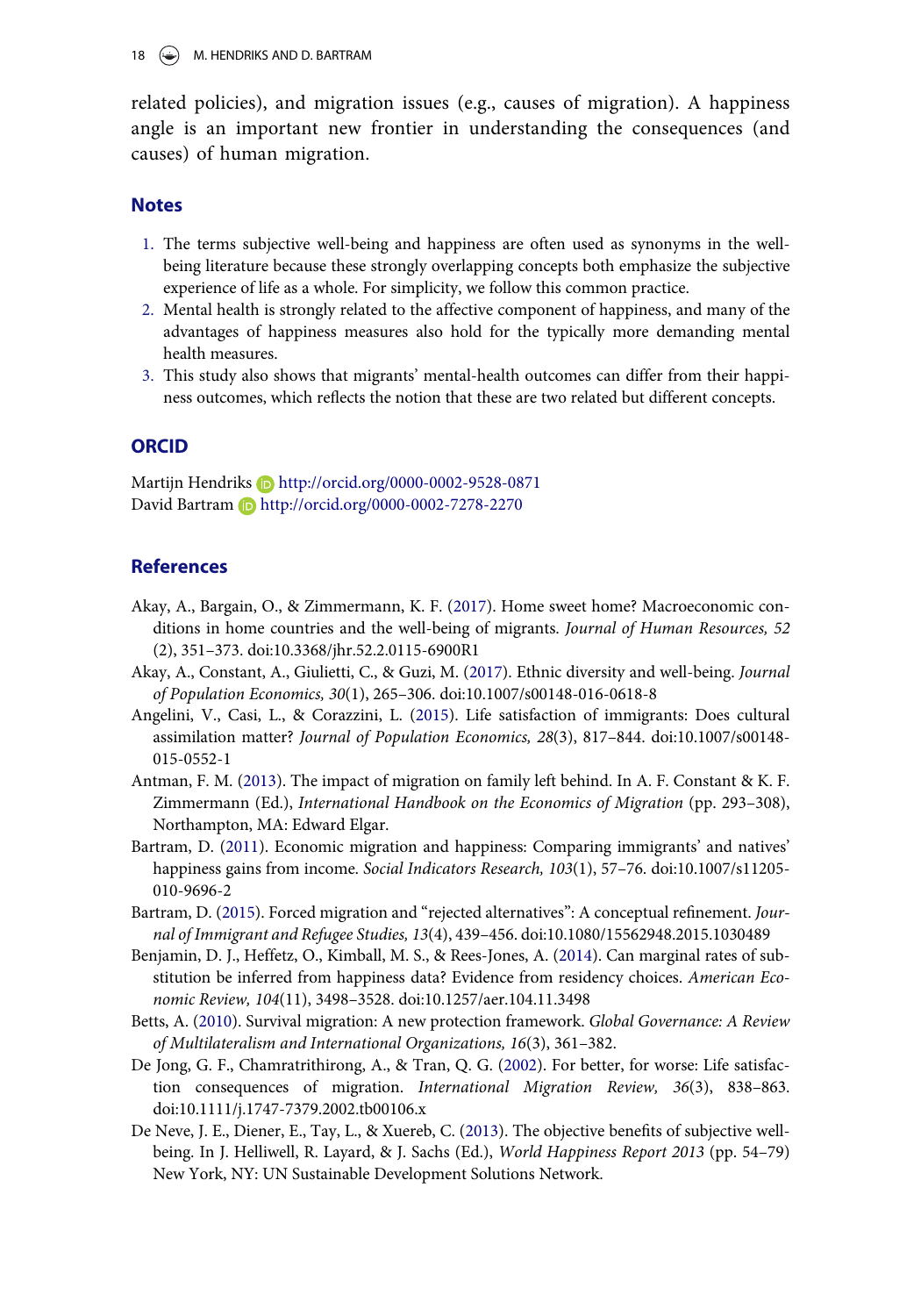- <span id="page-19-8"></span>Dreby, J. [\(2010](#page-4-1)). Divided by borders: Mexican migrants and their children. Berkeley: University of California Press.
- <span id="page-19-13"></span>Exton, C., Smith, C., & Vandendriessche, D. [\(2015\)](#page-7-3). Comparing happiness across the world: Does culture matter? OECD Statistics Working Papers. Paris: OECD Publishing. doi:[10.1787/](https://doi.org/10.1787/5jrqppzd9bs2-en) [5jrqppzd9bs2-en](https://doi.org/10.1787/5jrqppzd9bs2-en)
- <span id="page-19-9"></span>Festinger, L. [\(1957](#page-4-2)). A theory of cognitive dissonance. Stanford, CA: Stanford University Press.
- <span id="page-19-11"></span>Graham, C. ([2009](#page-5-0)). Happiness around the world: The paradox of happy peasants and miserable millionaires. Oxford, UK: Oxford University Press.
- <span id="page-19-1"></span>Harris, J. R., & Todaro, M. P. [\(1970\)](#page-3-0). Migration, unemployment and development: A two-sector analysis. American Economic Review, 60(1), 126–142.
- <span id="page-19-16"></span>Hendriks, M., Burger, M., Ray, J., & Esipova, N. ([2018a](#page-9-0)). Do international migrants increase their happiness and that of their families by migrating? In J. Helliwell, R. Layard, & J. Sachs, World happiness report 2018 (pp. 45–66), New York, NY: UN Sustainable Development Solutions Network.
- <span id="page-19-7"></span>Hendriks, M., Burger, M., & De Vroome, T. [\(2018b](#page-4-3)). Unsuccessful subjective well-being assimilation among immigrants: The role of shifting reference points and faltering perceptions of the host society. Working paper.
- <span id="page-19-0"></span>International Organization for Migration. [\(2013](#page-2-0)). World migration report 2013: Migrant wellbeing and development. Geneva, Switzerland: IOM.
- <span id="page-19-17"></span>Kahneman, D., & Deaton, A. ([2010\)](#page-10-0). High income improves evaluation of life but not emotional well-being. Proceedings of the National Academy of Sciences, 107(38), 16489–16493. doi:[10.1073/pnas.1011492107](https://doi.org/10.1073/pnas.1011492107)
- <span id="page-19-19"></span>Knight, J., & Gunatilaka, R. [\(2010](#page-15-0)). Great expectations? The subjective well-being of rural– urban migrants in China. World Development, 38(1), 113–124. doi[:10.1016/j.](https://doi.org/10.1016/j.worlddev.2009.03.002) [worlddev.2009.03.002](https://doi.org/10.1016/j.worlddev.2009.03.002)
- <span id="page-19-20"></span>Longhi, S. [\(2014](#page-16-2)). Cultural diversity and subjective well-being. IZA Journal of Migration, 3(1), 13. doi[:10.1186/2193-9039-3-13](https://doi.org/10.1186/2193-9039-3-13)
- <span id="page-19-21"></span>Lovo, S. [\(2014\)](#page-16-3). Potential migration and subjective well-being in Europe. IZA Journal of Migration, 3(1), 24. doi[:10.1186/s40176-014-0024-5](https://doi.org/10.1186/s40176-014-0024-5)
- <span id="page-19-4"></span>Mahler, S. J. [\(1995](#page-3-1)). American dreaming: Immigrant life on the margins. Princeton, NJ: Princeton University Press.
- <span id="page-19-2"></span>Nikolova, M., & Graham, C. ([2015\)](#page-3-2). In transit: The well-being of migrants from transition and post-transition countries. Journal of Economic Behavior and Organization, 112, 164–186. doi:[10.1016/j.jebo.2015.02.003](https://doi.org/10.1016/j.jebo.2015.02.003)
- <span id="page-19-14"></span>Nussbaum, M., & Sen, A. [\(1993](#page-7-4)). The quality of life. New York, NY: Clarendon Press.
- <span id="page-19-12"></span>OECD ([2013\)](#page-6-0). OECD guidelines on measuring subjective well-being. Paris, France: OECD.
- <span id="page-19-3"></span>Pessar, P. R. ([1999](#page-3-2)). Engendering migration studies: The case of new immigrants in the United States. American Behavioral Scientist, 42(4), 577–600. doi:[10.1177/00027649921954372](https://doi.org/10.1177/00027649921954372)
- <span id="page-19-10"></span>Piore, M. [\(1979](#page-5-1)). Birds of passage: Migrant labor and industrial societies. Cambridge, UK: Cambridge University Press.
- <span id="page-19-6"></span>Portes, A., & Rumbaut, R. G. ([2006\)](#page-3-3). Immigrant America: A portrait. Berkeley: University of California Press.
- <span id="page-19-5"></span>Ramakrishnan, S. K., & Espenshade, T. J. ([2001](#page-3-4)). Immigrant incorporation and political participation in the United States. International Migration Review, 35(3), 870–909. doi:[10.1111/](https://doi.org/10.1111/j.1747-7379.2001.tb00044.x) [j.1747-7379.2001.tb00044.x](https://doi.org/10.1111/j.1747-7379.2001.tb00044.x)
- <span id="page-19-15"></span>Richmond, A. [\(1994\)](#page-8-0). Global apartheid: Refugees, racism, and the new world order. Toronto, Canada: Oxford University Press.
- <span id="page-19-18"></span>Safi, M. ([2010\)](#page-14-1). Immigrants' life satisfaction in Europe: Between assimilation and discrimination. European Sociological Review, 26(2), 159–176. doi[:10.1093/esr/jcp013](https://doi.org/10.1093/esr/jcp013)